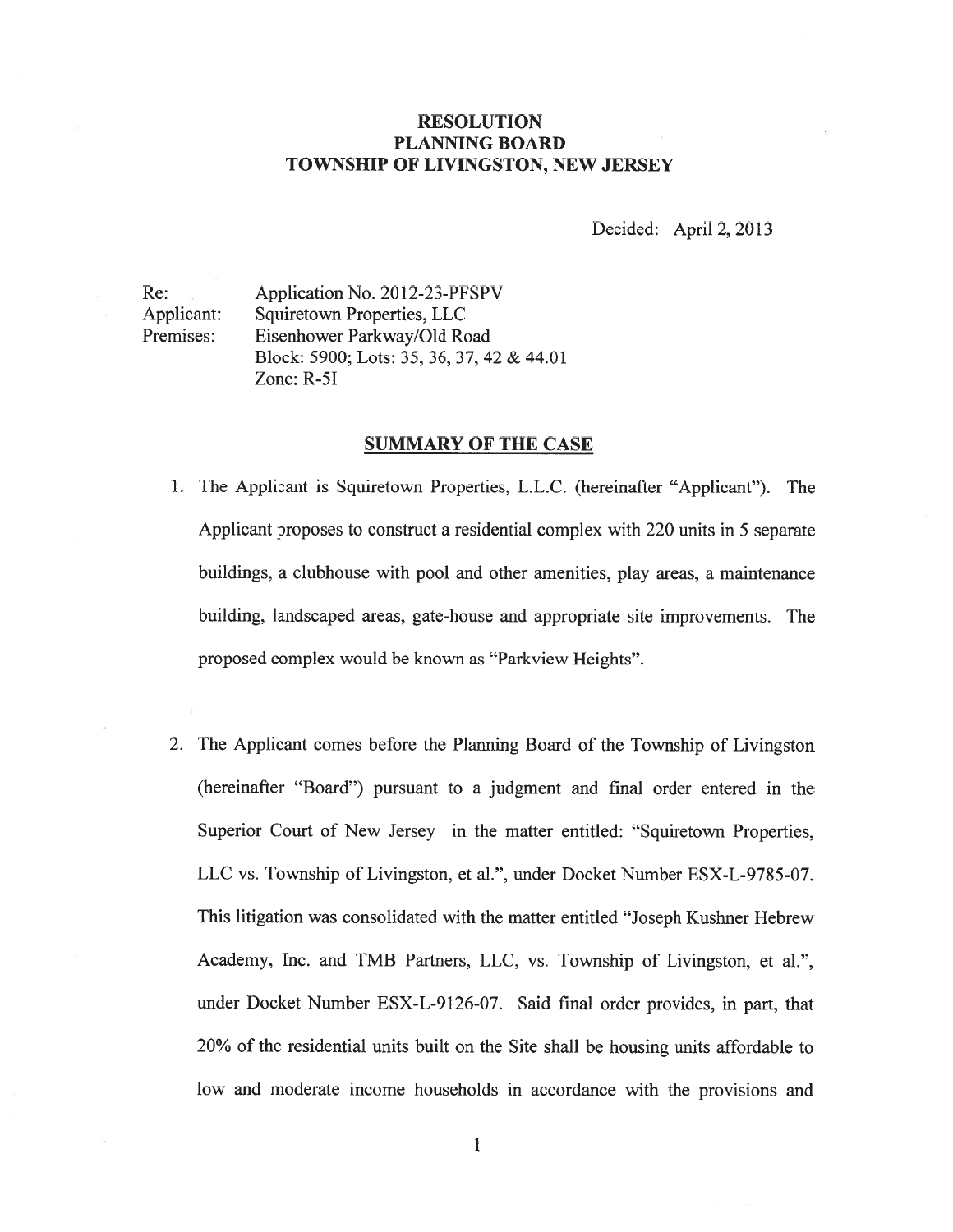regulations issued by the Council on Affordable Housing of the State of New Jersey (hereinafter "COAH Regulations"). The Site has been, pursuan<sup>t</sup> to said order but under protest, rezoned as the R-51 Residence District. The final order and judgment was entered on June 21, 2011. The Township of Livingston and this Board filed <sup>a</sup> Notice of Appeal on August 3, 2011 that specifically appealed the award of <sup>a</sup> builder's remedy to the Applicant that resulted in the adoption, under protest, of the ordinance that created the R-51 Residence District. That appeal is pending in the Appellate provision under Docket No. A-5797-10T7.

- 3. The Applicant was represented by Stephen A. Geffner, Esq., of the firm Schenck Price, and the Board confinned that all jurisdictional requirements have been met and that all taxes on the Site have been paid.
- 4. Testifying on behalf of the Applicant were the following persons:
	- A. John Cicchino, managing member of the Applicant
	- B. Michael Lanzafama, of the firm Casey & Keller, admitted as an exper<sup>t</sup> in planning, engineering, and surveying
	- C. David J. Minno, of Minno & Wasko, admitted as an exper<sup>t</sup> in architecture
	- D: Brian S. Conway, of the firm of Casey & Keller, admitted as an expert in landscape architecture
	- E: Harold K. Maltz, of Hamel & Associates. admitted as an exper<sup>t</sup> in traffic engineering
	- F: Samuel Gershwin, <sup>a</sup> managemen<sup>t</sup> consultant retained by the Applicant. Various members of the public questioned witnesses.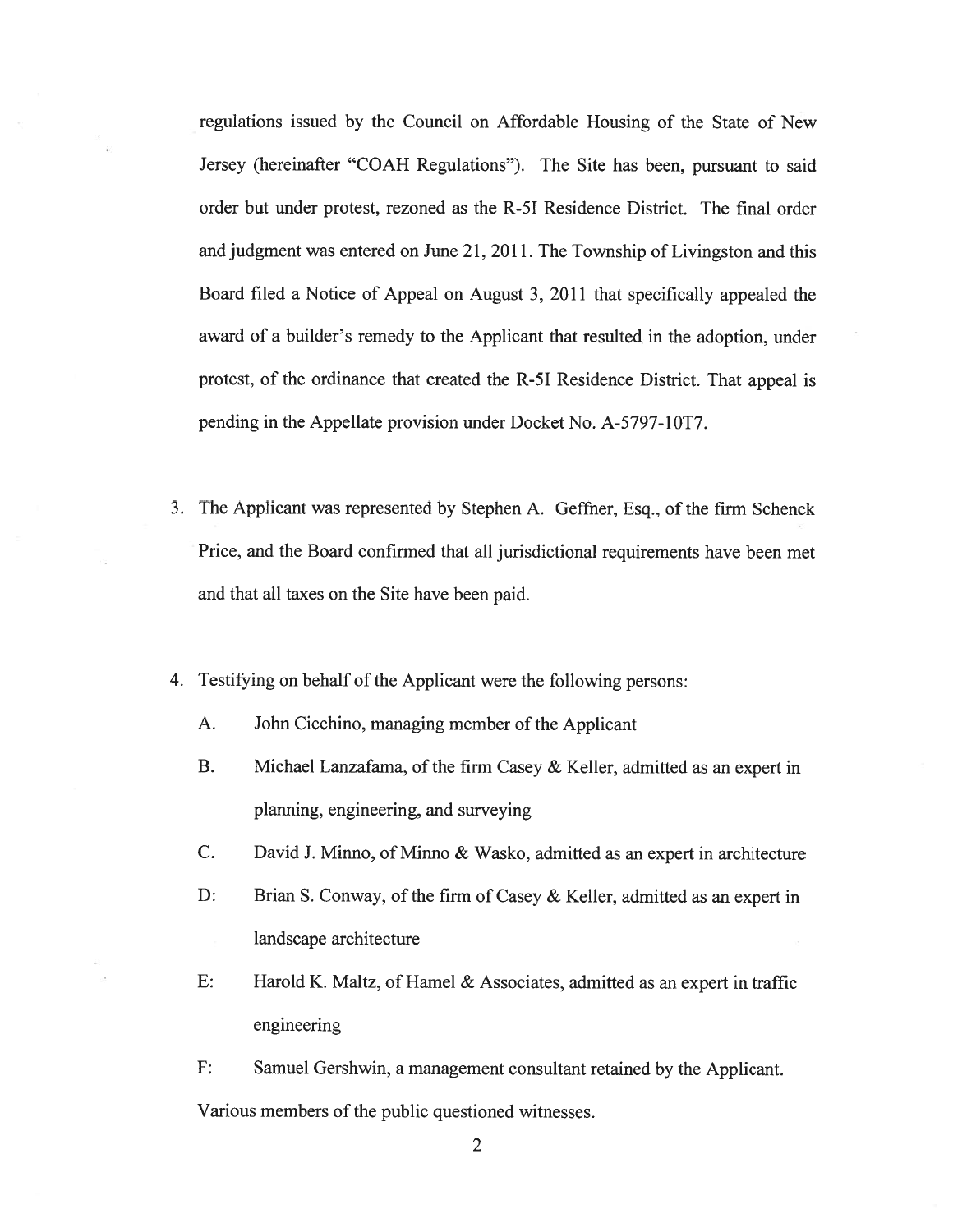- 5. Testifying in opposition to the Application were the following members of the public:
	- A. Betsy Beck, 21 Old Road, Livingston
	- B. Charles Beck, 21 Old Road, Livingston
	- C: Lisa Diorio. an employee of Horizon School, Livingston
	- D. Richard Larson. 20 Baker Road
	- E. Judy Kulik, 25 Walnut Street
	- F. Vincent Kulik, 25 Walnut Street
	- G. Steven Fleischer, 27 Country Club Road
	- H. Scott Napolitano, 33 Old Road
	- I. Christine Young, 15 Old Road
	- J. Frederick Friedman, Sr., 1304 Pointe Gate Drive.
- 6. The Site consists of approximately 20.96 acres and is undeveloped vacant land. The Applicant agreed to merge and consolidate the five separate lots into one lot. The majority of the Site consists of woodlands. <sup>A</sup> stream runs through the easterly segmen<sup>t</sup> of the Site. A large wetlands area would be left in its natural state, excep<sup>t</sup> for <sup>a</sup> driveway crossing it to and from Eisenhower Parkway. Approximately <sup>11</sup> acres of the Site would be developed. Five residential buildings would be constructed with <sup>a</sup> total of 220 residential units that the Applicant currently <sup>p</sup>lans as rentals. Two of the propose<sup>d</sup> buildings (Buildings designated as B and C on the Site Plan) would each have four residential stories over one parking garage level. The other three buildings would each have three residential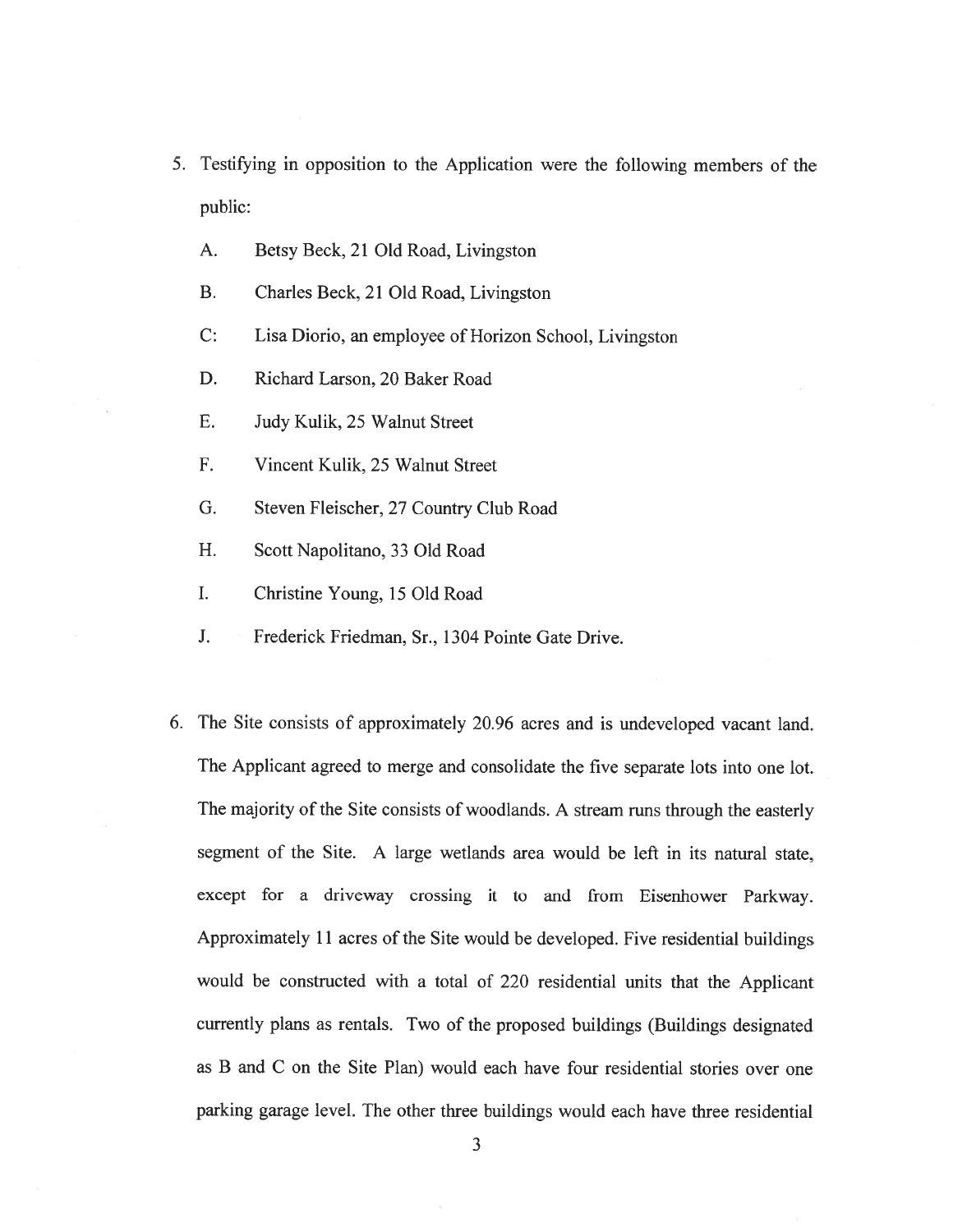stories over one parking garage level. There would be additional parking that would be surface parking. <sup>A</sup> two-story clubhouse with amenities including <sup>a</sup> pool; <sup>a</sup> sports court; <sup>a</sup> children's <sup>p</sup>lay area; and <sup>a</sup> maintenance building would be included in the development. An internal street, to be called Briggs Circle, would form <sup>a</sup> loop through the developed par<sup>t</sup> of the Site. A driveway to and from Eisenhower Parkway would connect with that loop road. <sup>A</sup> gate-house would be located on the driveway just before the intersection with the loop road. <sup>A</sup> total of 453 parking spaces would be provided. That exceeds the State's Residential Site Improvement Standards (RSIS) requirement of 428 spaces. Of the provided spaces, <sup>12</sup> would be handicap accessible. Only 9 are required.

- 7. The driveway to and from Eisenhower Parkway would have an 18-foot wide inbound lane, an 18–foot wide outbound lane, and a raised median. During the course of the hearing, the Applicant indicated that it had reached an agreemen<sup>t</sup> with Essex County that the propose<sup>d</sup> intersection with Eisenhower Parkway would be designed with actuated traffic signals to control both inbound and outbound left and right turns. Applicant would pay for installation, operation and maintenance of the traffic signal system. Both the Applicant's traffic exper<sup>t</sup> and the Board's traffic exper<sup>t</sup> supported the design and effectiveness of the propose<sup>d</sup> intersection and traffic signals.
- 8. The Applicant originally proposed <sup>a</sup> secondary driveway to and from Old Road. During the course of the hearing, in response to concerns raised by the Board and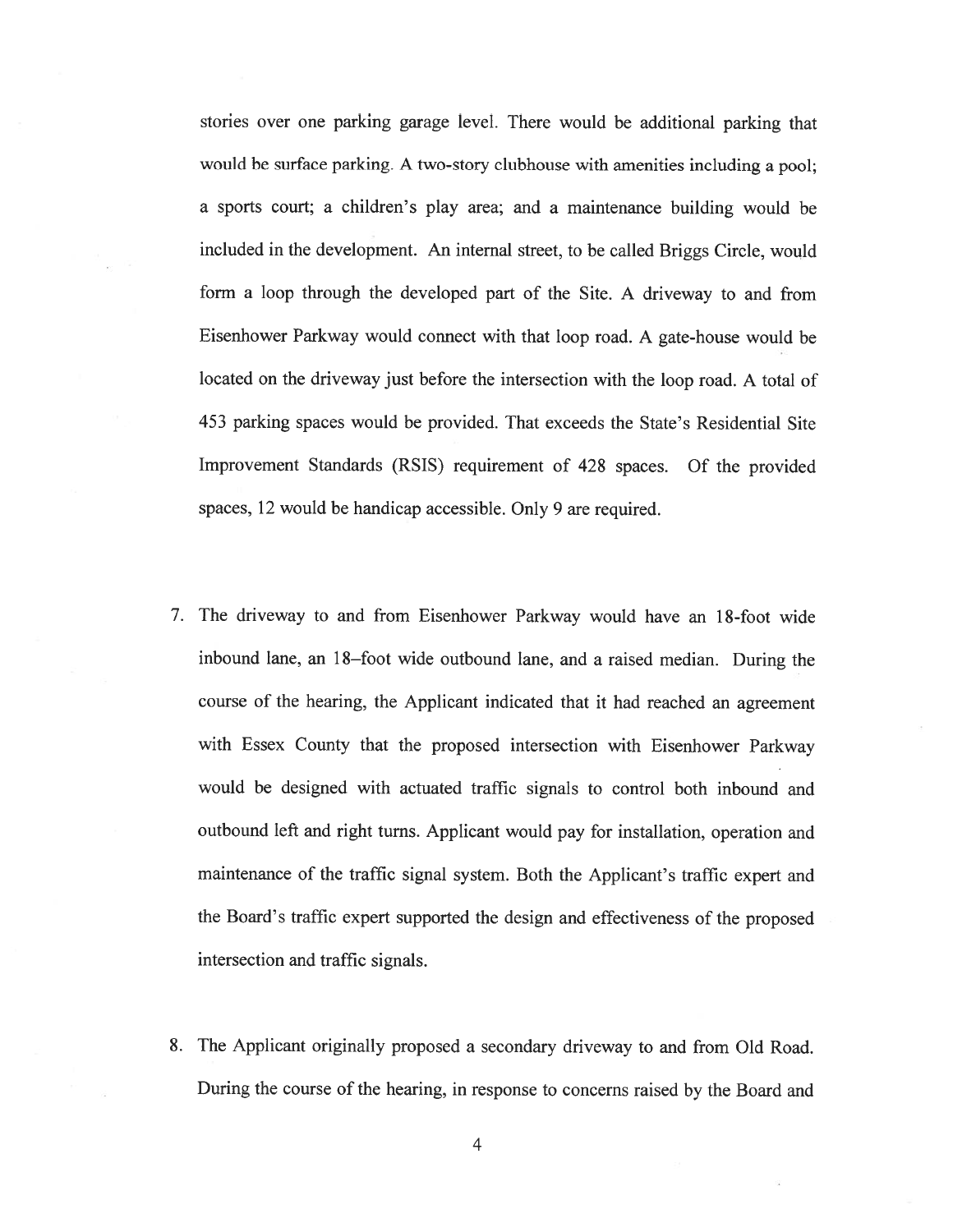by Old Road residents, the Applicant agreed to withdraw the reques<sup>t</sup> for that driveway. Instead, it would provide an emergency access grass paver driveway that would be blocked by <sup>a</sup> locked chain or similar obstruction.

- 9. Pursuant to COAH Regulations and the Court Order, 44 of the 220 residential units would be designated as affordable to low and moderate income households. Affordable units would be integrated into each the five residential buildings.
- 10. The project would be constructed in three phases. Phase 1 would consist of the construction of Building A, the clubhouse, the access road, the gate-house and related site work. Phase 2 would involve construction of Buildings <sup>B</sup> and C and related site work. Phase 3 would include the construction of Buildings <sup>E</sup> and F. the maintenance building and related site work. <sup>A</sup> more specific <sup>p</sup>hasing <sup>p</sup>lan would be submitted to the Township Engineer for approval. In the course of the hearing Applicant explained that the Buildings identified as "A" through "E" on the Site Plan and in testimony would be designated as "1" through "5" respectively when built. Those designations are used hereinafter in this resolution.
- 11. The westerly side of the Site adjoins <sup>a</sup> right-of-way held by Jersey Central Power & Light Company (hereinafter "JCP&L"). Pursuant to Board of Public Utilities (hereinafter "BPU") rules, JCP&L <sup>p</sup>laces certain constraints on landscaping and structures in the right-of-way. No vegetation with <sup>a</sup> height greater than 36 inches is permitted in the ROW. This necessitated <sup>a</sup> change in the types of screening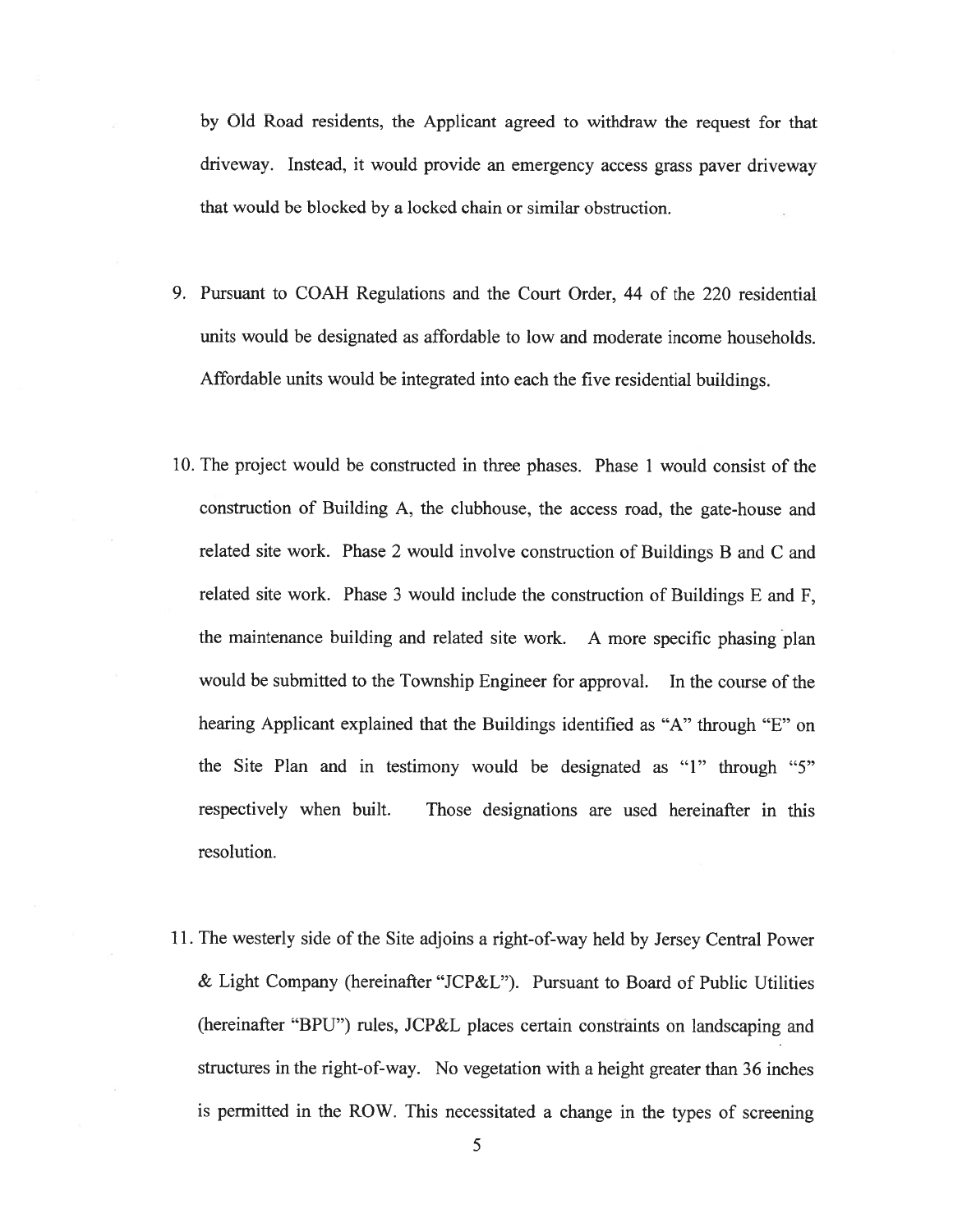<sup>p</sup>lantings propose<sup>d</sup> for there by the Applicant. In response to concerns expresse<sup>d</sup> by members of the public, the Applicant agree<sup>d</sup> to install <sup>a</sup> six-foot high solid wood fence along the parking area that is within the ROW. During the course of the proceedings the Applicant obtained written approval from JCP&L for <sup>a</sup> wood fence not exceeding <sup>6</sup> feet in height to be installed on the Site property line within the ROW. Plantings not exceeding <sup>36</sup> inches in height would be <sup>p</sup>lanted on the Site side of the fence. Lamp posts that would have been <sup>p</sup>laced at the boundary line or within the ROW for lighting of surface parking areas are not permitted by JCP&L. Accordingly, the Applicant proposes to provide light fixtures on 24-foot tall posts in front of the westerly facades of Buildings 1, <sup>2</sup> and 3 to provide the necessary illumination. A variance is requested.

12. Two detention basins would be located at the most advantageous points of the Site, taking into account the natural flow of water. The Applicant would install an aesthetic water feature in the southern basin. It would provide aeration of <sup>a</sup> permanen<sup>t</sup> pool of water. The basin would purify stormwater before it leaves the Site. <sup>A</sup> second detention basin on the northern portion of the Site would be <sup>a</sup> dry basin to receive, filter and percolate run-off from the northern area of the Site. Existing water runoff from the Site onto Eisenhower Parkway would be significantly reduced as <sup>a</sup> result of these systems. The southern detention basin would have terraced retaining walls. Although none of those walls would exceed the permitted height of <sup>8</sup> feet. there would be an aggregate height of approximately 21 feet there; exceeding the Township Code  $\S$  170-91.B.(16) aggregate height limit of 10 feet. Other terraced retaining walls would have an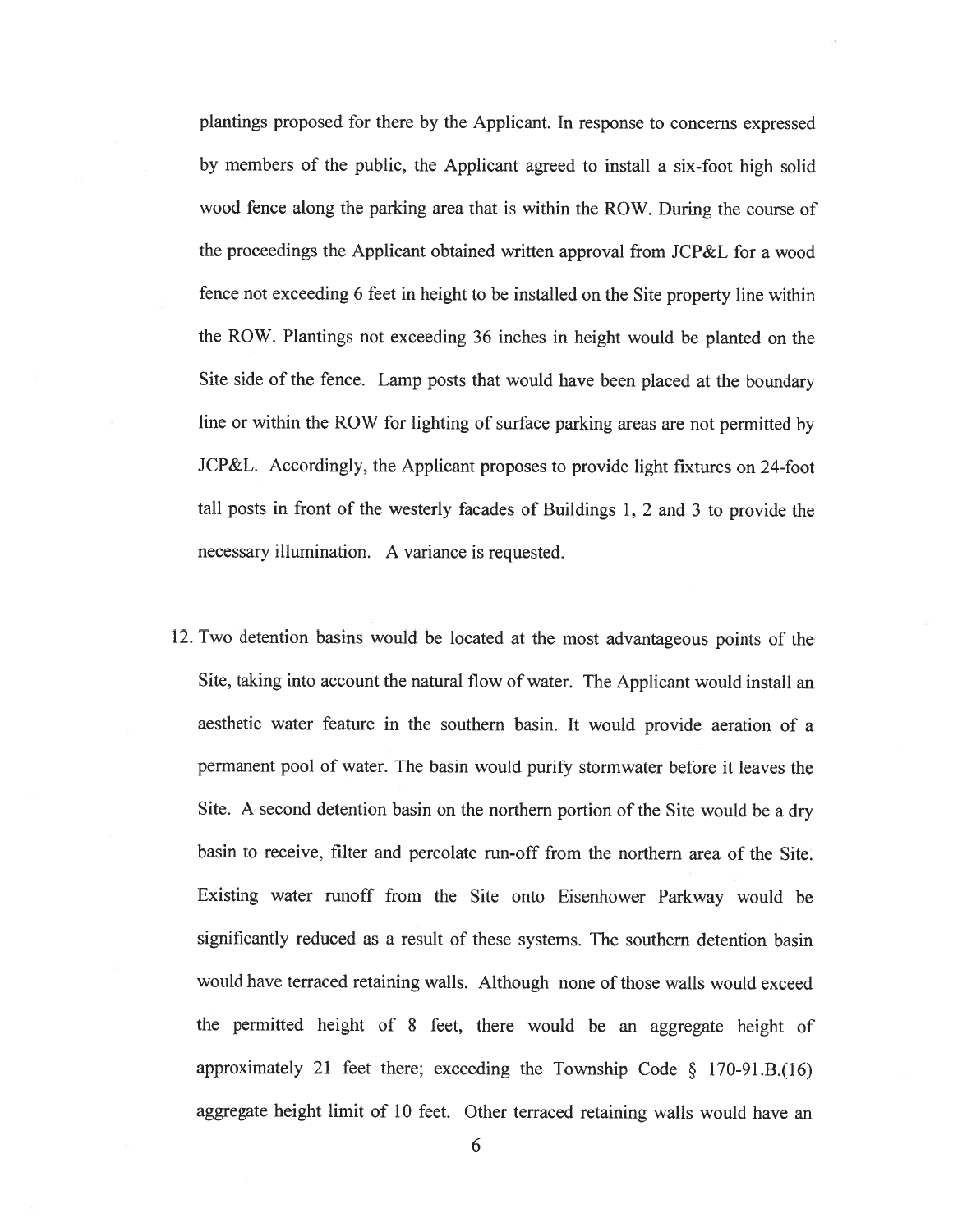aggregate height of 12 feet and <sup>a</sup> horizontal separation between those walls of 6 feet. Code § 170-91.B.(16) requires <sup>a</sup> separation of not less than <sup>8</sup> feet. Variances as to height and separation are requested. Protective fencing, 48 inches high and with four-inch spacing between slats, would be provided for both basins.

- 13. Fences are proposed to be provided along the common boundary lines with the adjoining residences on Old Road. They would be 6-foot high stockade board-onboard fences to provide privacy for those homes. They would be within the Old Road front yar<sup>d</sup> of the Site. Such fences are prohibited in front yards. Variances are requested. Decorative metal fences with <sup>a</sup> height of 48 inches and with brick <sup>p</sup>iers would be provided along the driveway to and from Eisenhower Parkway.
- 14. The Site's frontages on Old Road and Eisenhower Parkway would have five-foot wide concrete sidewalks. Such <sup>a</sup> sidewalk would also be provided for Lot 35.01.
- 15. The architectural design of the Site would presen<sup>t</sup> <sup>a</sup> uniform appearance for all buildings. All residential buildings would have underground parking, elevator service, and basement storage for use by tenants. The first floor of each building would contain <sup>a</sup> courtyard-facing lobby. Market rate and affordable rate units would be intermingled on every floor. A trash room would be maintained on the garage level of each building. Recycling barrels would be installed on each floor, and <sup>a</sup> garbage chute to <sup>a</sup> space in the garage provided for other trash. The residential buildings would have lofts in their top floor units. The Applicant agree<sup>d</sup> to <sup>a</sup> condition that the deed and the leases would prohibit use of the lofts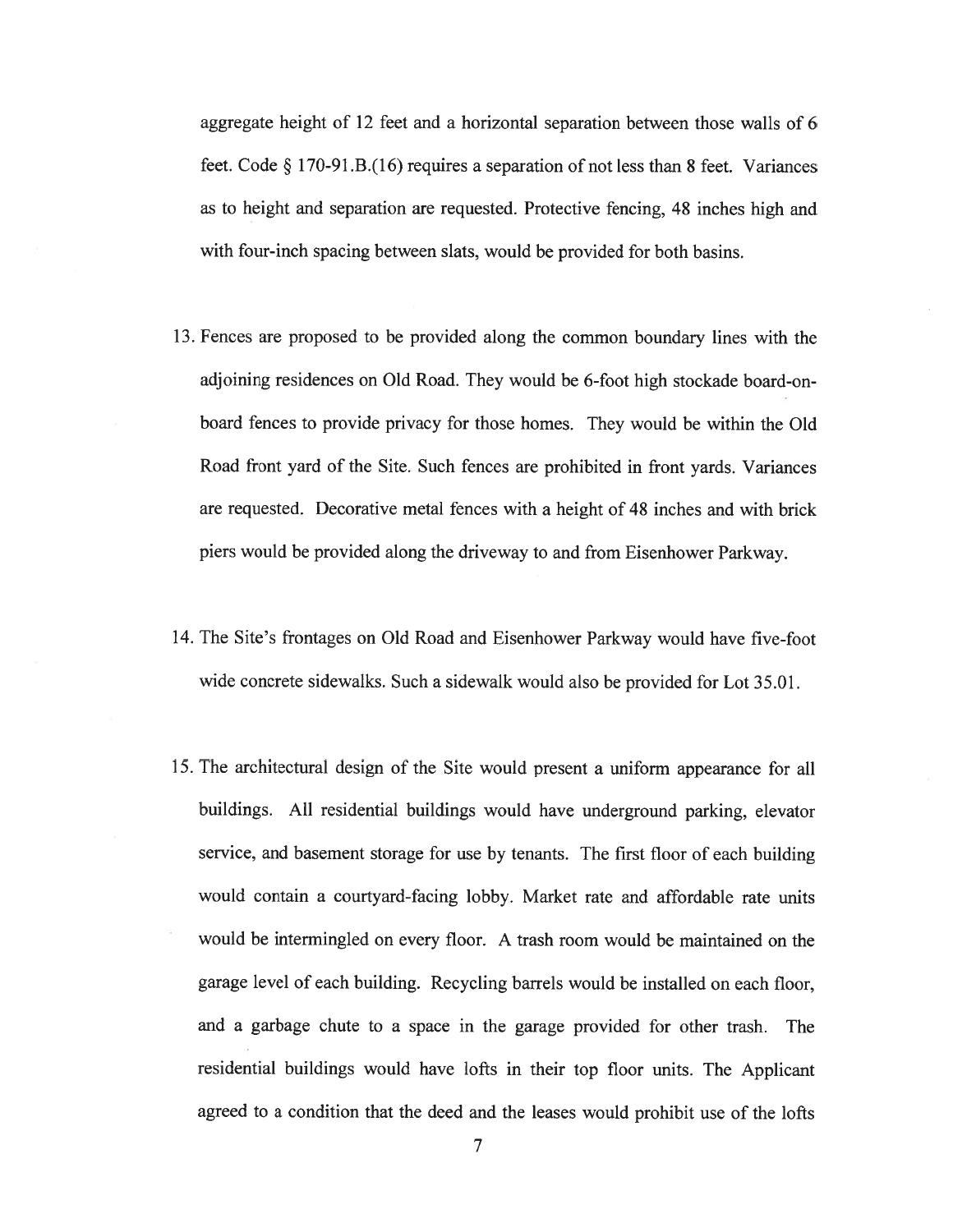for sleeping accommodations. All units are designed to be handicapped adaptable. The buildings would be fully equipped with fire sprinkler systems. All of the buildings would be in conformance with the height restrictions of the R-51 Zone; with the tallest building being Building 3 at 64 feet. Each residential unit would have air conditioning for the entire unit, provided by <sup>a</sup> through-the-wall installation, its own hot water heater and its own laundry facilities.

- 16. Street and parking lighting has been designed using LED fixtures with <sup>a</sup> steeper spillage cutoff than traditional lights, and would operate at greater energy efficiency. All street and parking area lights are propose<sup>d</sup> to be on 18-foot poles, excep<sup>t</sup> for the western side of the property where they would be mounted at 24 foot height on poles near the western facades of buildings 1, <sup>2</sup> and <sup>3</sup> with shielding to preven<sup>t</sup> light spillage toward those buildings and beyond the fencing along the JCP&L easement. The wall-mounted lights require <sup>a</sup> variance. Courtyard lighting would be limited to the pathways and sidewalks, and would be on poles not exceeding <sup>12</sup> feet in height; as would be lighting on the pedestrian walkway to Old Road. Outside shields on all pole-mounted lights would cut off distribution to adjacent areas.
- 17. The Applicant proposes to remove 1,305 trees. Under the Township Tree Ordinance, Code Chapter 306, it would be required to <sup>p</sup>lant 1,846 replacement trees. The Plans provide for the planting of 599 new trees on the Site. Under the terms of the Court Order governing this Application, the Applicant is not required to comply with the Township Tree Ordinance requirement to pay for replacement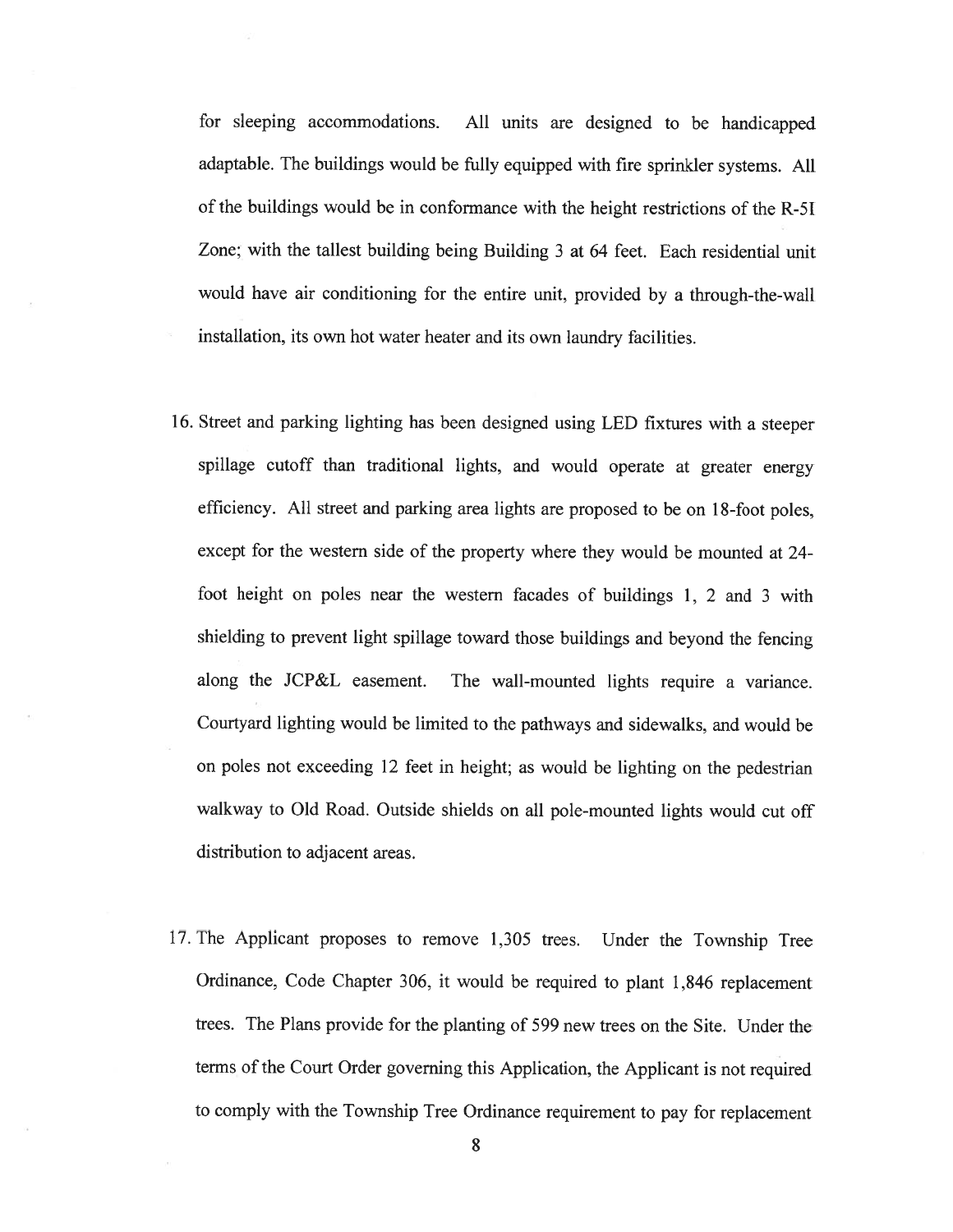trees that cannot reasonably be provided on the Site. However, <sup>a</sup> Tree Removal Permit under that ordinance is required.

- 18. The Applicant requested the following variances:
	- A. Post-mounted non-illuminated signs identifying buildings and units are propose<sup>d</sup> to be installed in front of the residential buildings. Code § 170- 104.4.F.(13)(c) requires that such signs be wall-mounted.
	- B. The Applicant proposes to <sup>p</sup>lace LED light fixtures at <sup>a</sup> height of <sup>24</sup> feet on poles near the westerly façades of Buildings 1, <sup>2</sup> and <sup>3</sup> to provide illumination of the parking areas affected by the JCP&L ROW restrictions. Code § 170- 94.A.(6) limits parking area lights to <sup>a</sup> height of 18 feet. <sup>A</sup> height variance of 6 feet is requested.
	- C. The aggregate terraced retaining wall heights of approximately <sup>21</sup> feet at the southern detention basin, and of 12 feet elsewhere, exceed the 120 inches aggregate height limit in Code § 170-91 .B.( 16); resulting in variance requests of <sup>11</sup> feet and of <sup>2</sup> feet. The separation propose<sup>d</sup> between the retaining walls with an aggregate height of 12 feet, is 6 feet. Code §170-91.B.(16) requires a separation of not less than 8 feet; resulting in <sup>a</sup> variance reques<sup>t</sup> of <sup>2</sup> feet.
	- D. The <sup>p</sup>lantings in front of the 6-foot fence along the westerly boundary line would be limited to <sup>a</sup> height of 36 inches due to the JCP&L easement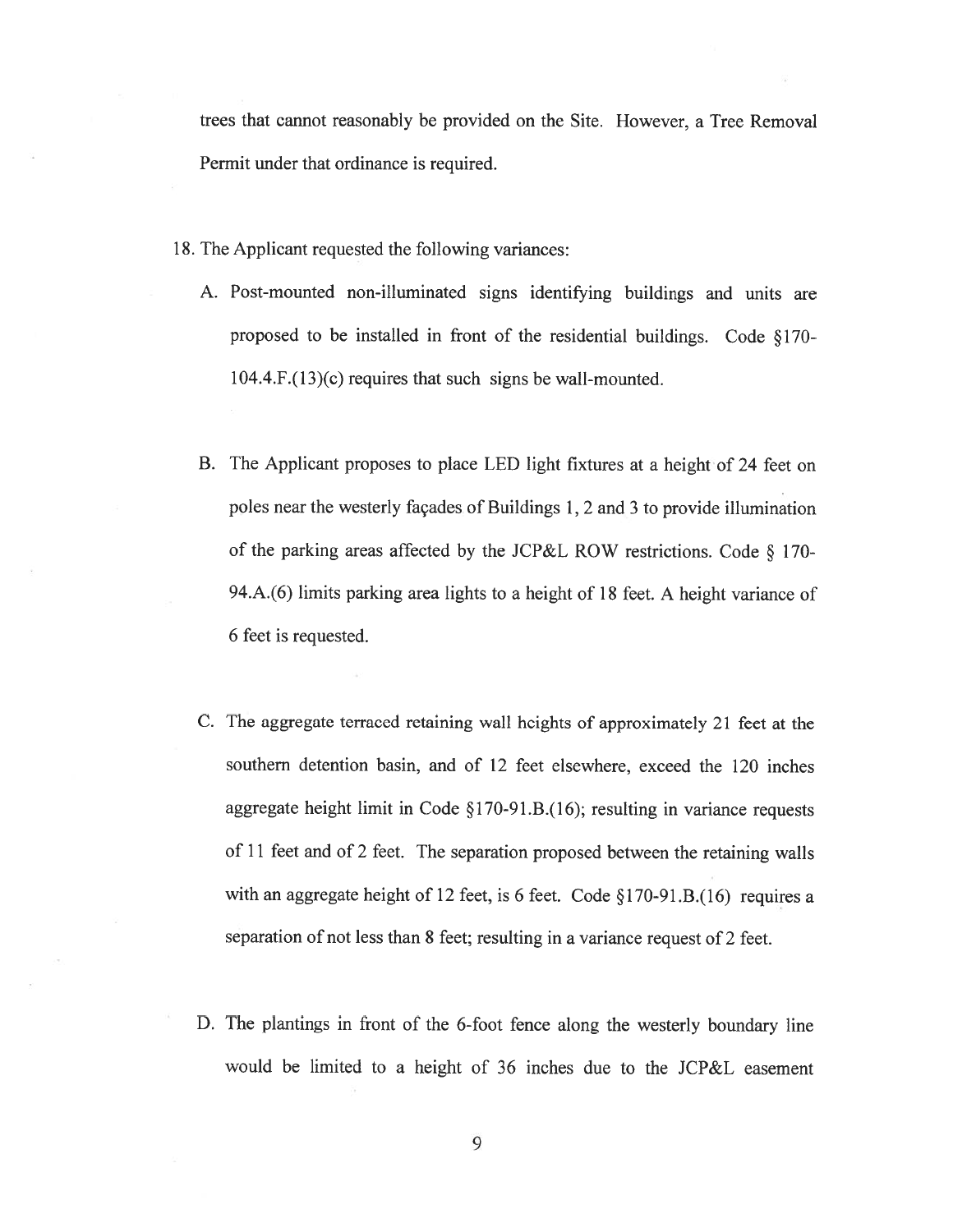requirements and BPU regulations. A variance of 36 inches from the 72-inch height applicable under Code §170-104.4.G.(2)(b) is requested.

- E. <sup>A</sup> portion of the Site that has frontage on Old Road constitutes <sup>a</sup> front yard. Code §170-91.B.(2)(b) prohibits front yard fences taller than 48 inches and less than 50% open. That front yar<sup>d</sup> abuts the entire depth of adjacent Lots 35.01 and 38; each of which contains <sup>a</sup> private residence. To protect the privacy of the occupants of those residences, the Applicant proposes to construct 6-foot high board-on-board fencing. One such fence would extend from the Old Road sidewalk along the entire westerly property line of Lot <sup>38</sup> and to <sup>a</sup> screening fence at the surface parking adjacent to Building 4. <sup>A</sup> similar fence would be provided at all common boundary lines shared by the Site and Lot 35.01. Front yar<sup>d</sup> fence variances are requested.
- F. There are no Code provisions for an identification sign on the clubhouse. The Applicant requests <sup>a</sup> variance to allow <sup>a</sup> wall sign on the clubhouse building that would identify it as both the clubhouse and the managemen<sup>t</sup> office.
- 19. The Applicant agreed to the following conditions:
	- A. Use of any lofts as sleeping accommodations shall be prohibited. This provision shall be included in the recorded Deed, in all Lease Agreements, and shall apply as well if the premises are converted to condominium ownership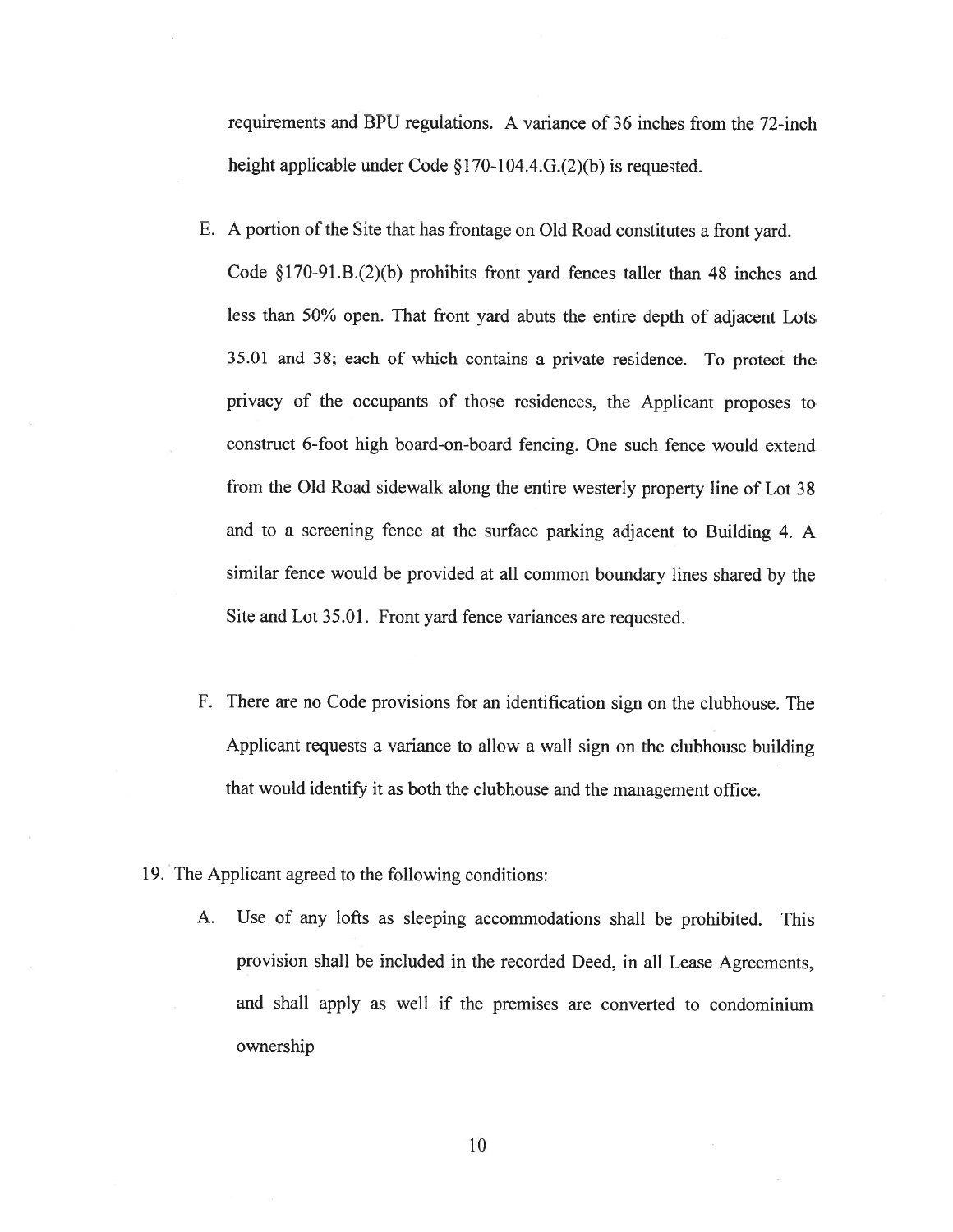- B. <sup>A</sup> final recycling <sup>p</sup>lan shall be submitted to the Township Engineer for approval.
- C. During Site preparation and construction, all vehicles and equipment shall enter and exit only at Eisenhower Parkway and shall not transit Burgundy Drive or Country Club Road. Signs announcing such restrictions shall be posted by the Applicant at the intersection of Eisenhower Parkway and Burgundy Drive and at the intersection of Walnut Street and Country Club Road.
- D. There shall be <sup>a</sup> grass paver driveway from Old Road that shall be an emergency entry or exit only and shall have controlled access by way of <sup>a</sup> chain or similar obstruction.
- E. The Township Engineer shall have final review of the design and application for the Eisenhower Parkway intersection and traffic signals before submission by the Applicant to Essex County for approval.
- F. No permits shall be issued until Essex County has <sup>g</sup>iven formal approval of the design of the Eisenhower intersection and proposed traffic signals installation. No certificate of occupancy shall be issued until such traffic signals are in operation.
- G. No permits shall be issued until <sup>a</sup> detailed <sup>p</sup>hasing <sup>p</sup>lan has been approved by the Township Engineer.
- H. The five individual lots of the Site shall be merged into one lot with primary frontage of Eisenhower Parkway, and <sup>a</sup> Deed creating said lot shall be filed and recorded prior to the issuance of any permits. Said Deed shall have attached a copy of the Board's Resolution, a copy of the final stormwater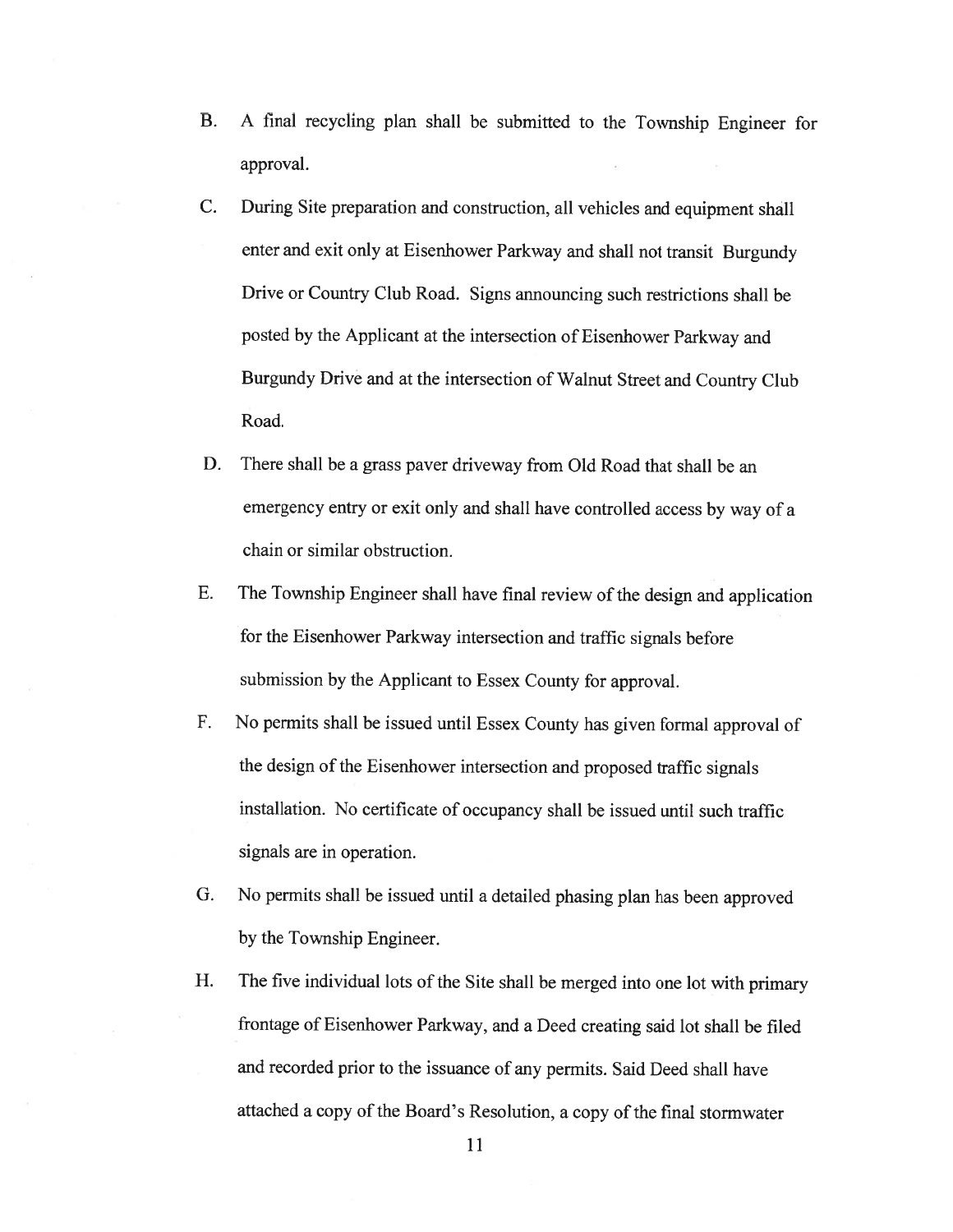managemen<sup>t</sup> <sup>p</sup>lan as approved by the Township Engineer, and <sup>a</sup> copy of the perpetual conservation easement agreemen<sup>t</sup> required by Condition I.

- I. All undeveloped and unimproved portions of the Site shall be subject to <sup>a</sup> perpetual conservation easement, which shall have been approve<sup>d</sup> by the Township Attorney and signed prior to the issuance of any certificate of occupancy. Said easement shall provide the Township with <sup>a</sup> right of entry and remediation at the Applicant's expense, subject to prior notification of the deficiency and the right to cure by the Applicant.
- J. <sup>A</sup> licensed land surveyor engaged by the Applicant shall have staked out the wetlands transition buffer lines prior to the issuance of any permits.
- K. After construction, the Applicant shall provide, to the Township Engineer, certification by an engineer engaged by the Applicant, that all stormwater managemen<sup>t</sup> design and other NJDEP requirements have been met.
- L. The poo<sup>i</sup> and outdoor recreation facilities, including decks and patios, shall not be used between sunset and dawn; and use of the clubhouse and recreational facilities shall not be rented to non-residents of the development..
- M. All street and parking area lighting fixtures. other those than on the entrance driveway, shall have house shields.
- N. 44 of the residential units shall be affordable to low and moderate income Households as required by Code § 170-104.4.C, and administration and operation of the development shall be in compliance with the Uniform Housing Affordability Controls.
- 0. If there is any amendment to existing law that shall permit preference for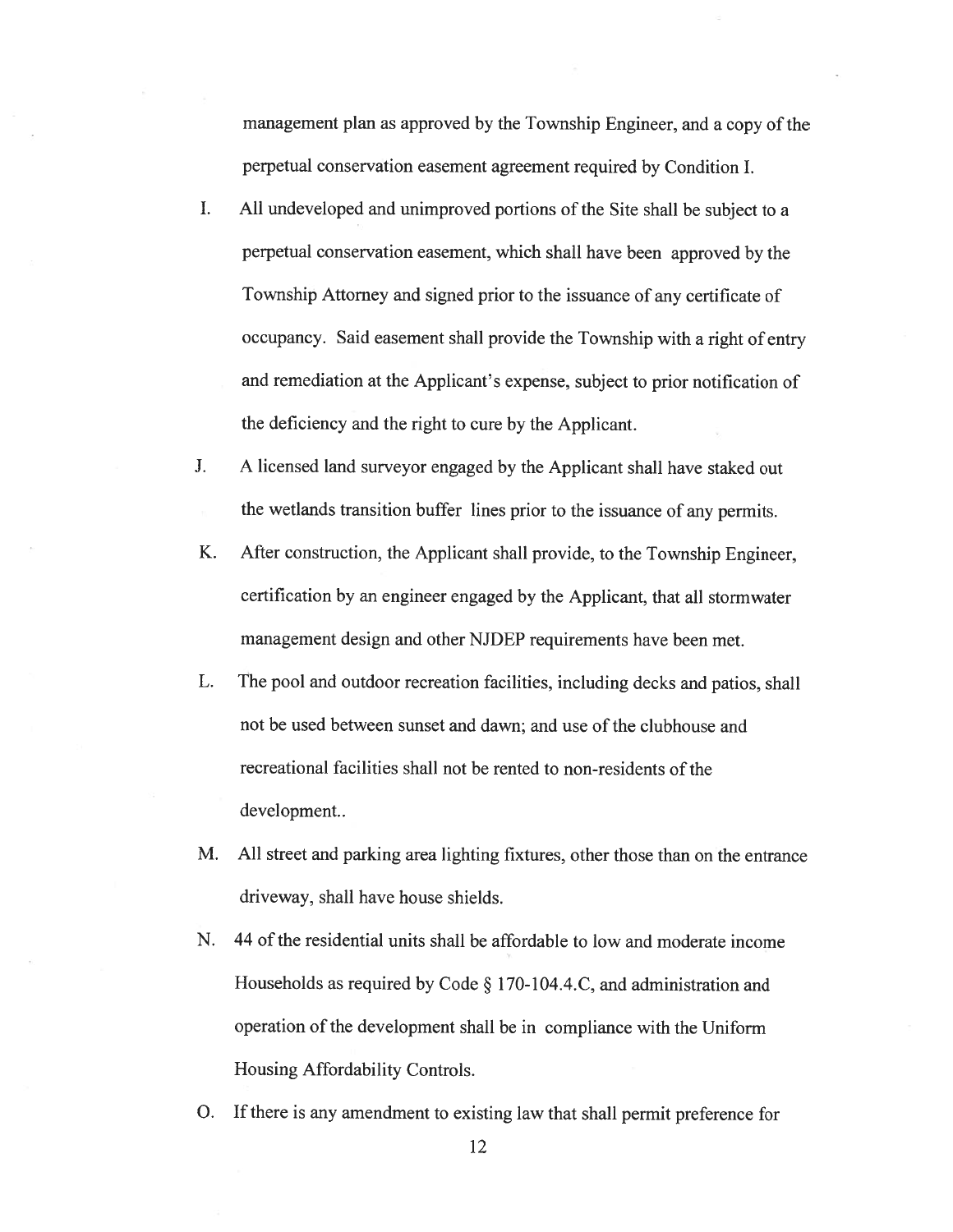rentals of Affordable Housing Units to be <sup>g</sup>iven to veterans, Applicant shall provide such preference.

- P. Applicant shall install <sup>a</sup> five-foot wide concrete sidewalk on Eisenhower Parkway for the entire length of the Site's frontage.
- Q. All on-site sidewalks shall have <sup>a</sup> width of not less than 4-feet.
- R. <sup>A</sup> crosswalk shall be provided from the sidewalk of the entry driveway to the Clubhouse.
- S. <sup>A</sup> sidewalk shall be provided from the entry driveway to Building 4.
- T. <sup>A</sup> directional sign for building 3 shall be installed on Briggs Circle in the vicinity of Building <sup>4</sup> and the Maintenance Building.
- U. The conditions of the Schneider Memo of December 17, 2012 shall be met.
- V. The Applicant shall comply with all of the outstanding requirements of the memos and reports issued by the Township Engineer and Planning Consultant.
- W. All <sup>p</sup>lantings shall be deer resistant, and any that are not shall be replaced by the next planting season.
- X. The Applicant shall comply with all requirements of the Fire Chief's Memorandum dated May 8, 2012.
- Y. The Applicant shall install <sup>a</sup> 6-foot high solid wood fence along the length of the surface parking area on the western boundary line subject to Jersey Central Power & Light requirements.
- Z. The Applicant shall provide an aggregate total of <sup>10</sup> additional trees, meeting the size requirement for replacement trees under the Trees Ordinance, that the Applicant shall <sup>p</sup>lant in the rear yards of Lots 35.01 and <sup>38</sup> provided that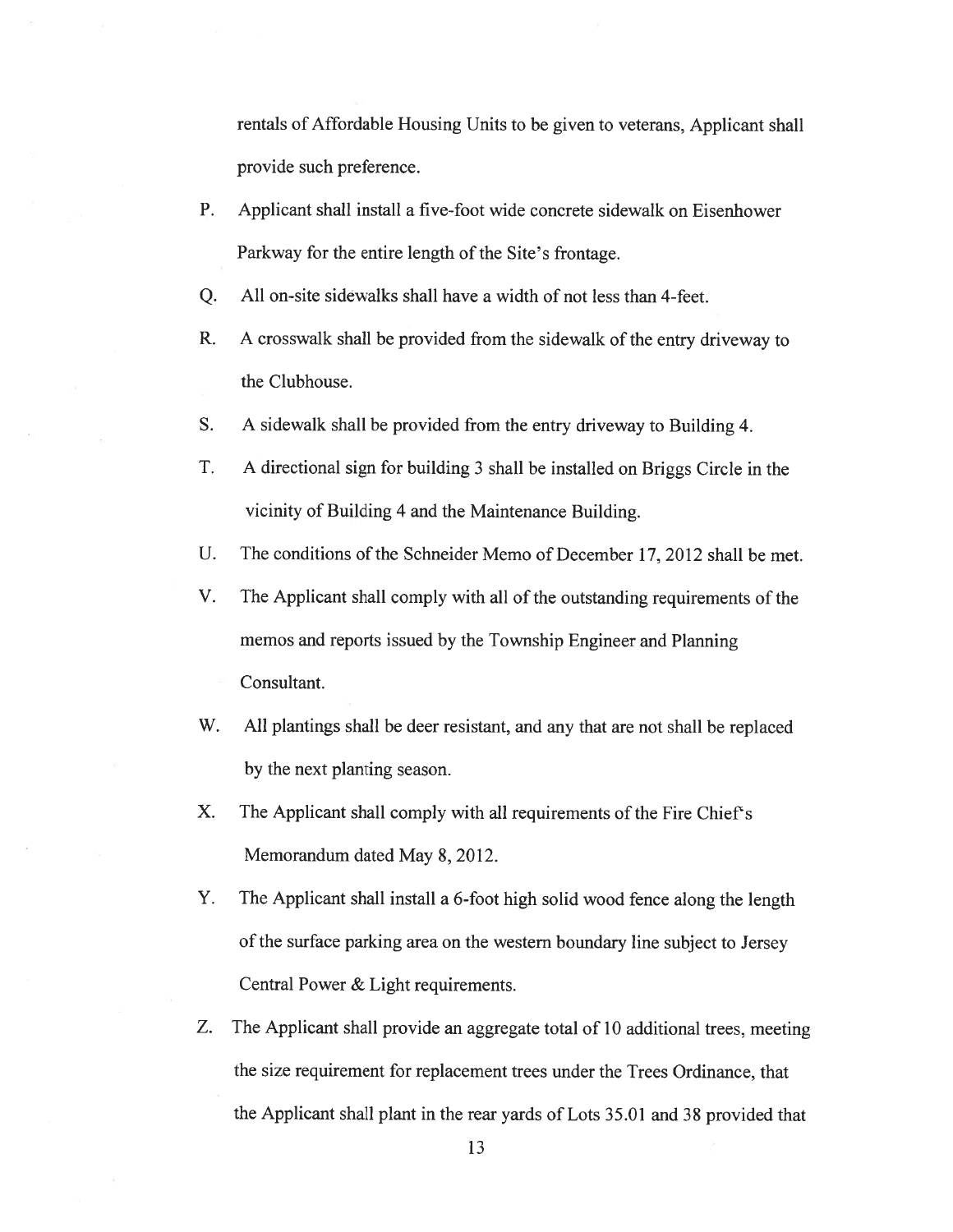the owners of those Lots approve. The Applicant shall not have an obligation to maintain such trees.

- AA. The children's <sup>p</sup>layground equipment and design shall meet applicable state and federal standards.
- BB. Bicycle racks shall be installed in front of the clubhouse and at the sports Court, but shall not be used for overnight storage. The Applicant shall also provide bicycle storage areas in the garage of each building.
- CC. Applicant shall bear the costs of design and construction of the intersection with Eisenhower Parkway, and the traffic control signalization, and shall bear the future costs of operating and maintaining the signalization.
- DD. The Applicant shall apply for, and have received from the Zoning Officer, <sup>a</sup> Tree Removal Permit authorizing removal of all trees proposed to be removed under the Plans submitted to the Planning Board; and shall submit a copy of the permit received to the Board's Secretary. The Applicant is exemp<sup>t</sup> from the requirement that <sup>a</sup> paymen<sup>t</sup> in lieu be made in respec<sup>t</sup> of replacement trees that cannot reasonably be <sup>p</sup>lanted on the Site.
- EE. One year after issuance of the final certificate of occupancy for the final residential building, the Applicant shall retain <sup>a</sup> traffic exper<sup>t</sup> to study the flows on Burgundy Drive, Burgundy Court and Country Club Road of vehicles entering or exiting the Site. Said exper<sup>t</sup> shall make <sup>a</sup> report, to both the Applicant and the Township Engineer, identifying the flows found and providing recommendations to remediate problems resulting from such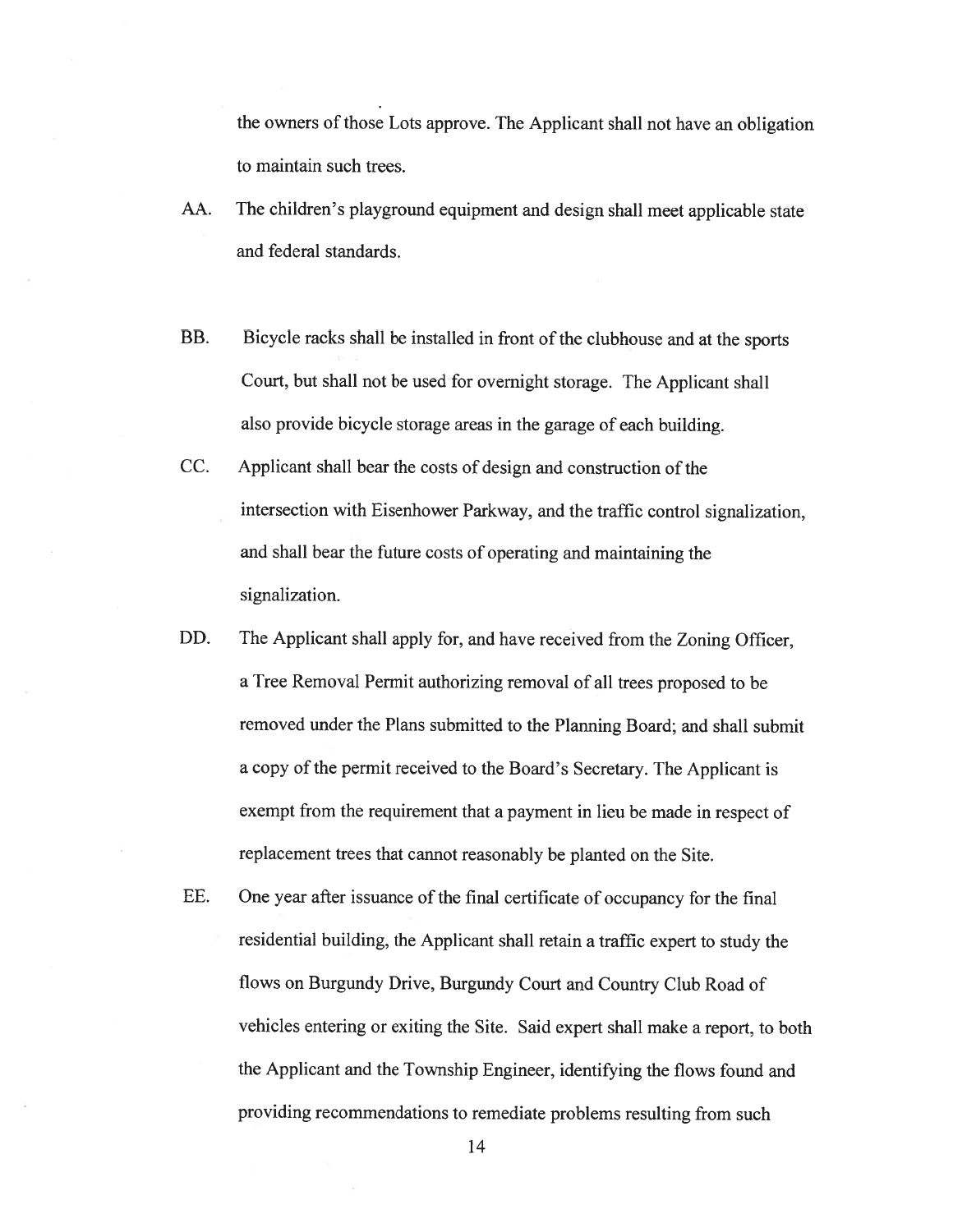traffic. Any corrective actions approved by the Township shall be accomplished at the Applicant's expense.

FF. The Applicant shall gran<sup>t</sup> to the Township <sup>a</sup> perpetual easement of access to the entire site for purposes of inspection, installation, maintenance, repair. replacement of municipal water mains and sewerage mains in accordance with the RSIS.

## CONCLUSIONS & FINDINGS OF FACT

Upon the testimony and other evidence provided, the Board finds and concludes as follows:

- $1.$ The Site is in the R-51 Residence District established by ordinance enacted, under protest, pursuan<sup>t</sup> to court order.
- 2. All signs for which variances are not provided are permitted under the zone ordinance. No variance is required to include <sup>a</sup> logo on the directional sign designated as Sign #2 on Site Plan Drawing No. 3.
- 3. The Board hereby approves the Application for Preliminary and Final Site Plan approval with variances, and subject to conditions, as set forth below.
- 4. The Board grants the following variances for the reasons stated:

A. Code §.170-104.F(13)(c) provides that all signs identifying building units must be wall-mounted. The Board approves the variance reques<sup>t</sup> for the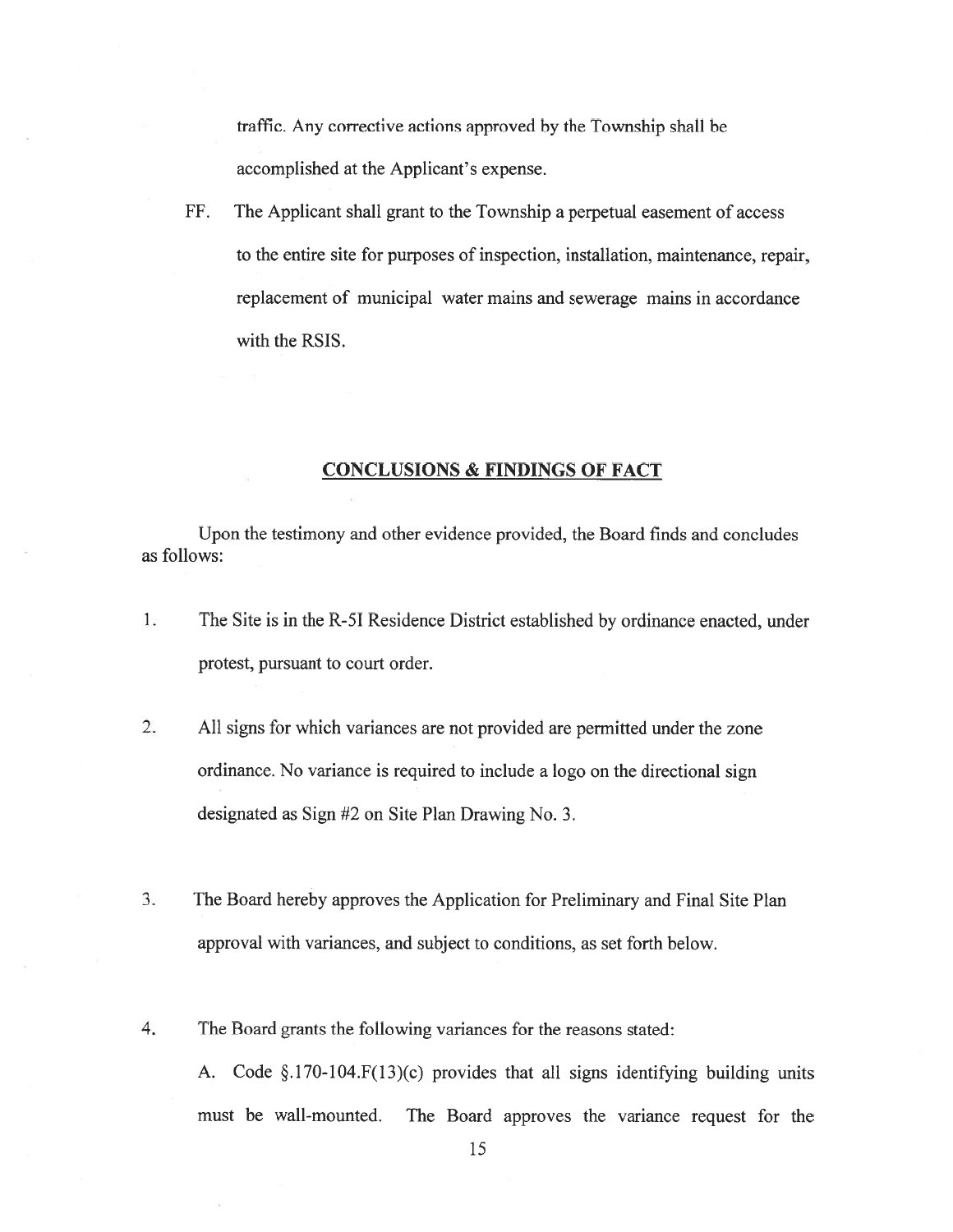installation of post-mounted non-illuminated signs in front of the residential buildings. The Board finds that the variance should be granted pursuan<sup>t</sup> to the provisions of NJS 40:55D-70.c.(2) in that the propose<sup>d</sup> signs would provide more ready identification of the buildings by motorists and promote traffic safety and that the benefits would substantially out-weigh any detriment.

B. Code §170-94.A.(6) requires all parking areas to be lighted to ensure safe movement of persons and vehicles, and limits the height of parking area light poles to the lesser of 18 feet or one-half the height of the building. Installation of light poles in the JCP&L right-of-way way is prohibited. <sup>A</sup> variance is granted to allow the Applicant to mount the proposed lights on poles near the westerly facades of Buildings 1, <sup>2</sup> and <sup>3</sup> at 24-foot heights with shields to preven<sup>t</sup> spillage of light onto those buildings and beyond the solid wood fence in the JCP&L ROW. The Board finds that the variance is justified under the provisions of NJS 40:55D-70.c.(2) in that it shall provide adequate lighting and promote safety on the Site and that there shall be sufficient shields on the light fixtures to preven<sup>t</sup> objectionable spillage. The benefits from <sup>a</sup> gran<sup>t</sup> of the variance substantially out-weigh any detriment.

C. The aggregate terraced retaining wall heights of approximately <sup>21</sup> feet at the southern detention basin, and of 12 feet elsewhere, each exceed the 120 inches aggregate height limit in Code § 170-91 .B.( 16); resulting in variance requests of <sup>11</sup> feet and of <sup>2</sup> feet. The separation propose<sup>d</sup> between the retaining walls with an aggregate height of 12 feet, is 6 feet. Code  $\S170-91.B.(16)$  requires a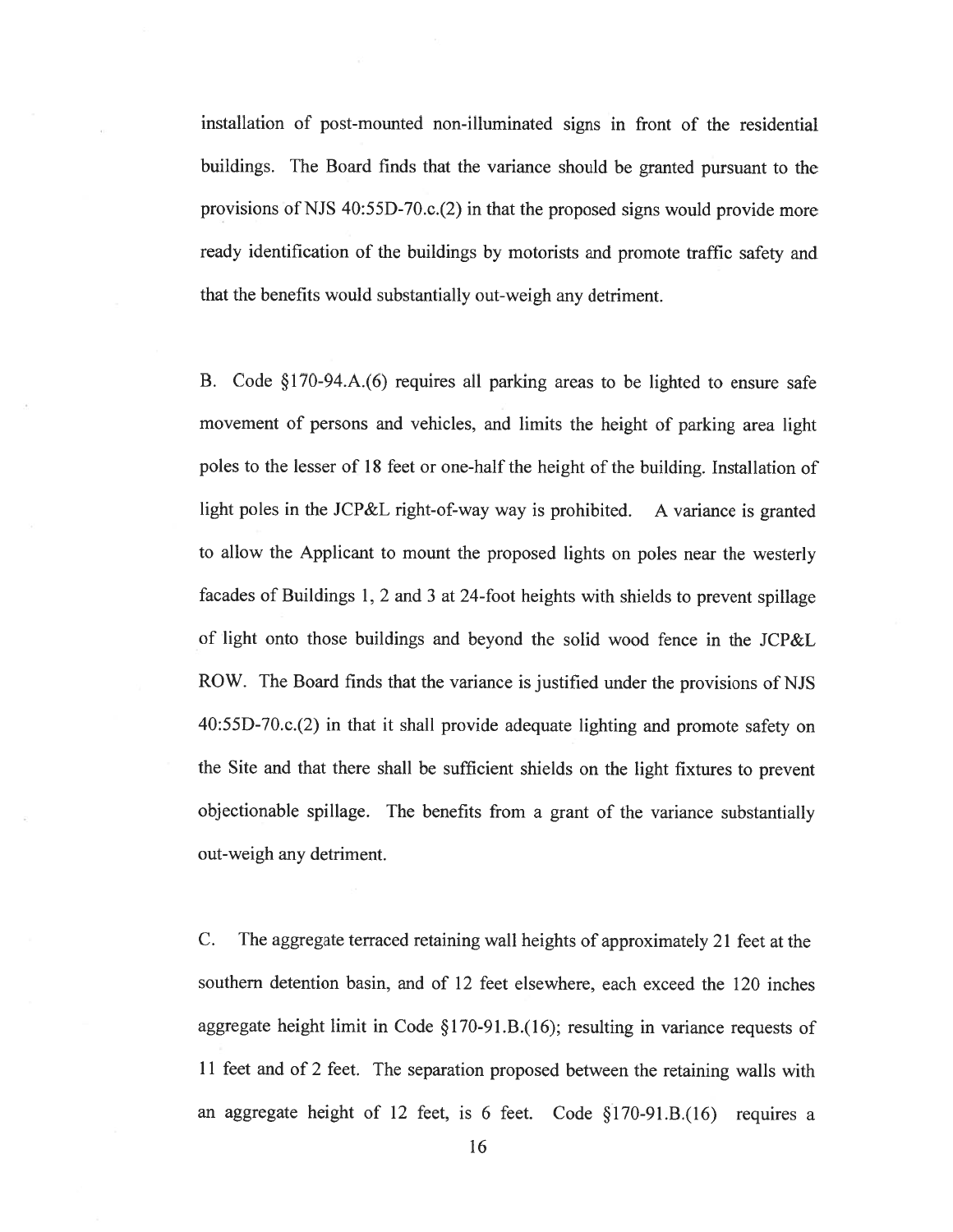separation of not less than 8 feet; resulting in <sup>a</sup> variance reques<sup>t</sup> of 2 feet. The Board finds that said height variances can be granted pursuan<sup>t</sup> to NJS 40:55D-70.c.(2) in that the design of the walls is necessary to provide <sup>a</sup> proper, adequate and safe structure that will also provide <sup>a</sup> softer aesthetic view; and that the horizontal separation is necessary because of constrained space for the installation. The benefits of the gran<sup>t</sup> of the variances substantially out-weigh any potential detriment.

D. The <sup>p</sup>lantings in front of the 6-foot fence required along the westerly boundary line would be limited to <sup>a</sup> height of 36 inches due to the JCP&L ROW easement and BPU regulations. Under Code  $\S 170-104.4$ .G.(2)(b) Site perimeter landscaping is to be consistent with an exhibit introduced in court. That exhibit called for those <sup>p</sup>lantings to be at least <sup>72</sup> inches in height. The variance reques<sup>t</sup> of 36 inches is necessitated by the JCP&L restrictions. The wood fence will provide better screening than would 72-foot <sup>p</sup>lantings, and the appearance of the fence will be softened by 36-inch plantings. The benefits from a grant of the variance substantially out-weigh any detriment, and the variance is granted pursuan<sup>t</sup> to NJS 40:55D-70.c.(2).

E. A portion of the Site that has frontage on Old Road constitutes <sup>a</sup> front yard. Code §170-91.B.(2)(b) prohibits front yard fences taller than 48 inches and less than 50% open. That front yar<sup>d</sup> abuts the entire depth of adjacent Lots 35.01 and 38; each of which contains <sup>a</sup> private residence. The propose<sup>d</sup> 6-foot high board-on-board fences would protect the privacy of the occupants of those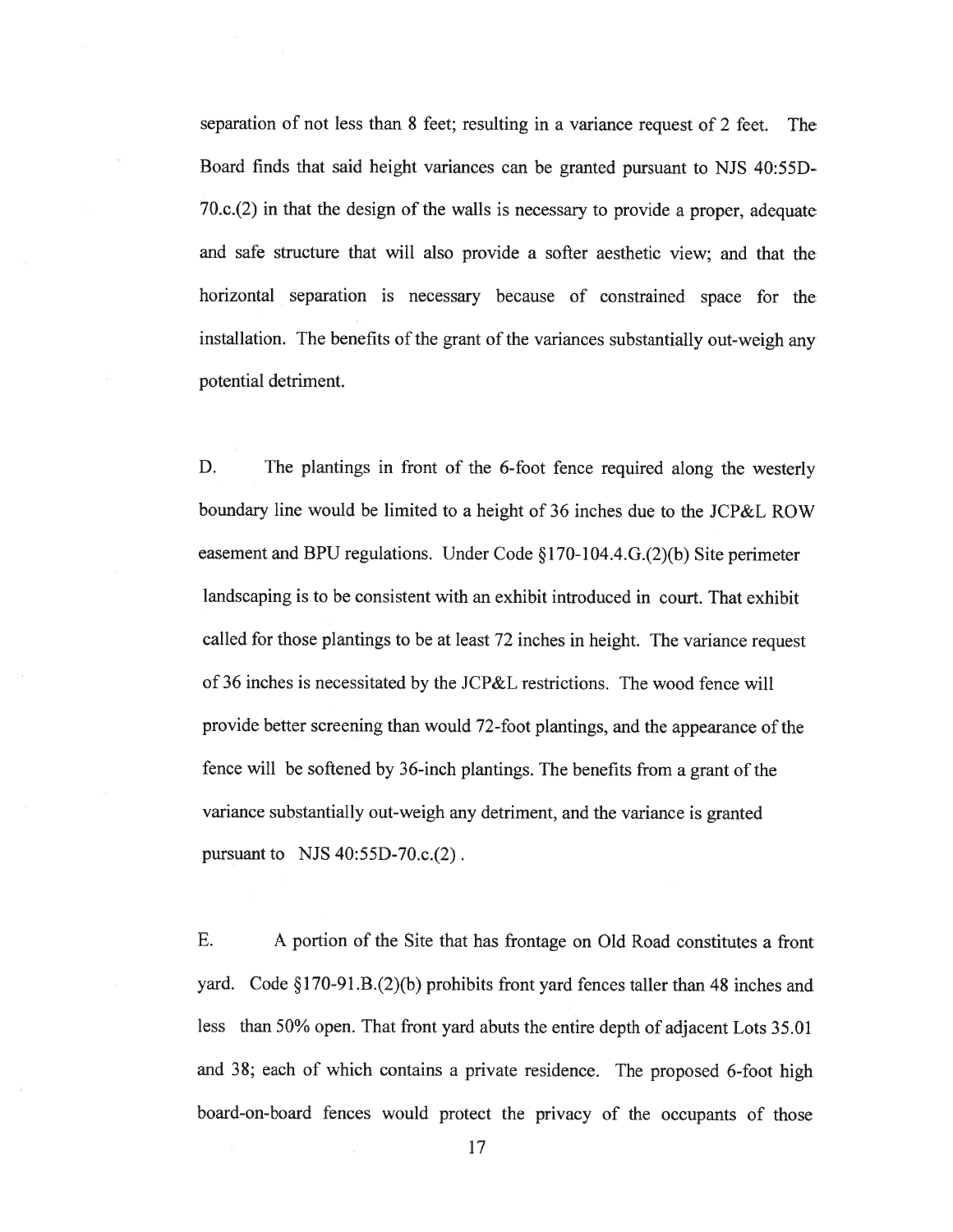residences. One such fence would extend from the Old Road sidewalk along the entire westerly' property line of Lot 38 and to <sup>a</sup> screening fence at the surface parking area adjacent to Building 4. A similar fence would be provided at all common boundary lines shared by the Site and Lot 35.01. The benefits from <sup>a</sup> gran<sup>t</sup> of <sup>a</sup> 24 inch variance from the height limit and from the 50% open requirement substantially out-weigh any detriment, and the variance is granted pursuan<sup>t</sup> to NJS 40:55D-70.c.(2).

F. Code § 170-104.4.F.(13)(c) specifies the identification signs permitted on buildings. There is no sign authorization for the Clubhouse/Management Office. The Board grants the reques<sup>t</sup> for <sup>a</sup> variance to allow <sup>a</sup> sign on that building identifying it as the Clubhouse and Management Office. The Board finds that said signage is necessary for identification of the building and its purposes to visitors. Under the provisions of NJS4O:55D-70.c.(2) the Board finds that the benefits of said variance substantially out-weigh any detriment.

- 5. As to each of the foregoing variances, the Board finds that the variance can be granted without substantial detriment to the public good and will not substantially impair the intent and purpose of the zone <sup>p</sup>lan and zoning ordinance.
- 6. Approval is subject to the following conditions:
	- A. Use of any lofts as sleeping accommodations shall be prohibited. This provision shall be included in the recorded Deed, in all Lease Agreements,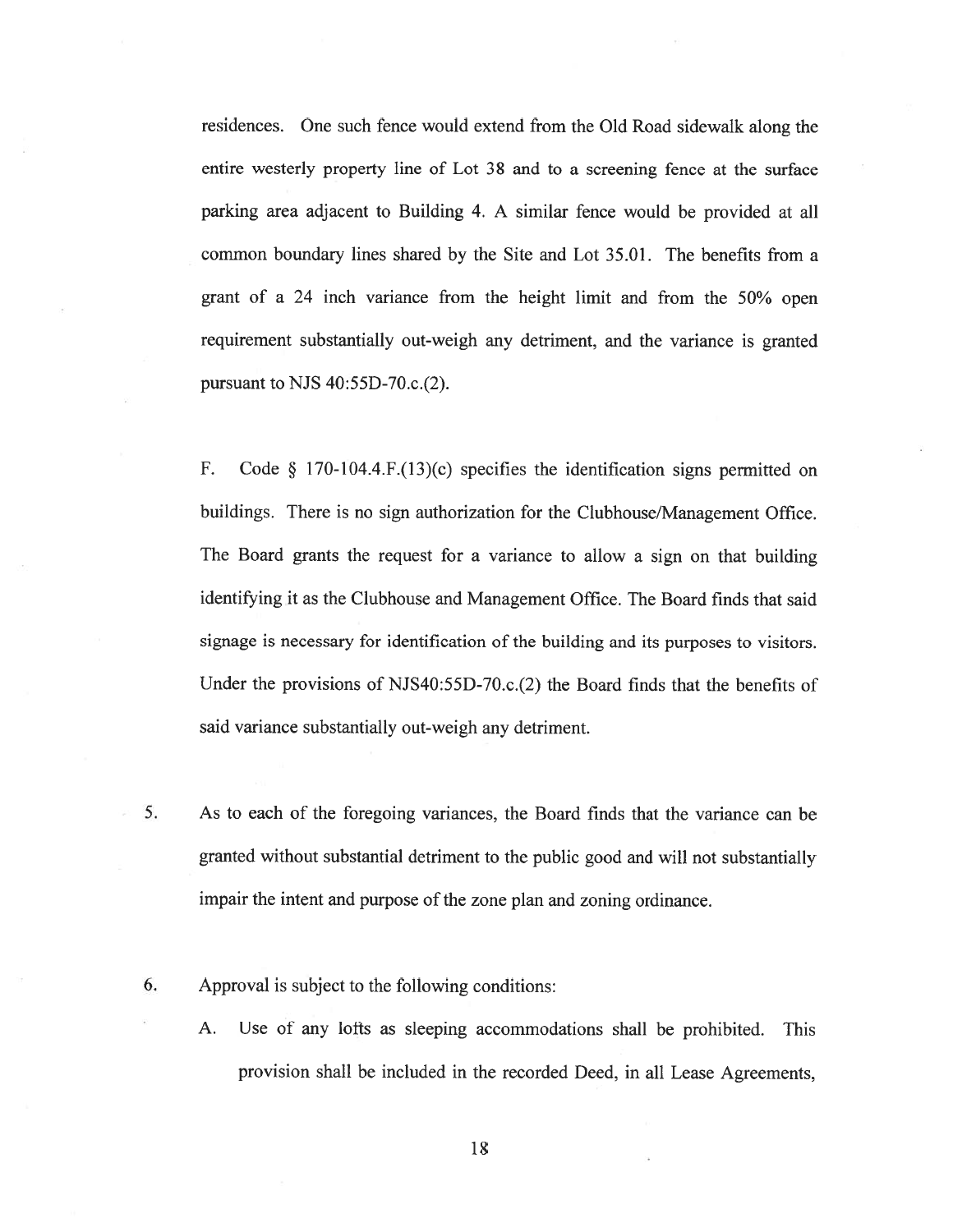and shall apply as well if the premises are converted to condominium ownership

- B. A final recycling plan shall be submitted to the Township Engineer for approval.
- C. During Site preparation and construction, all vehicles and equipment shall enter and exit only at Eisenhower Parkway and shall not transit Burgundy Drive or Country Club Road. Signs announcing such restrictions shall be posted by the Applicant at the intersection of Eisenhower Parkway and Burgundy Drive and at the intersection of Walnut Street and Country Club Road.
- D. There shall be <sup>a</sup> grass paver driveway from Old Road that shall be an emergency entry or exit only and shall have controlled access by way of <sup>a</sup> chain or similar obstruction.
- E. The Township Engineer shall have final review of the design and application for the Eisenhower Parkway intersection and traffic signals before submission by the Applicant to Essex County for approval.
- F. No permits shall be issued until Essex County has given formal approval of the design of the Eisenhower intersection and proposed traffic signals installation. No certificate of occupancy shall be issued until such traffic signals are in operation.
- G. No permits shall be issued until <sup>a</sup> detailed <sup>p</sup>hasing <sup>p</sup>lan has been approved by the Township Engineer.
- I. Lots 35, 36, 37, 42 and 44.01 shall be merged into one lot with primary frontage of Eisenhower Parkway, and <sup>a</sup> Deed creating said lot shall be filed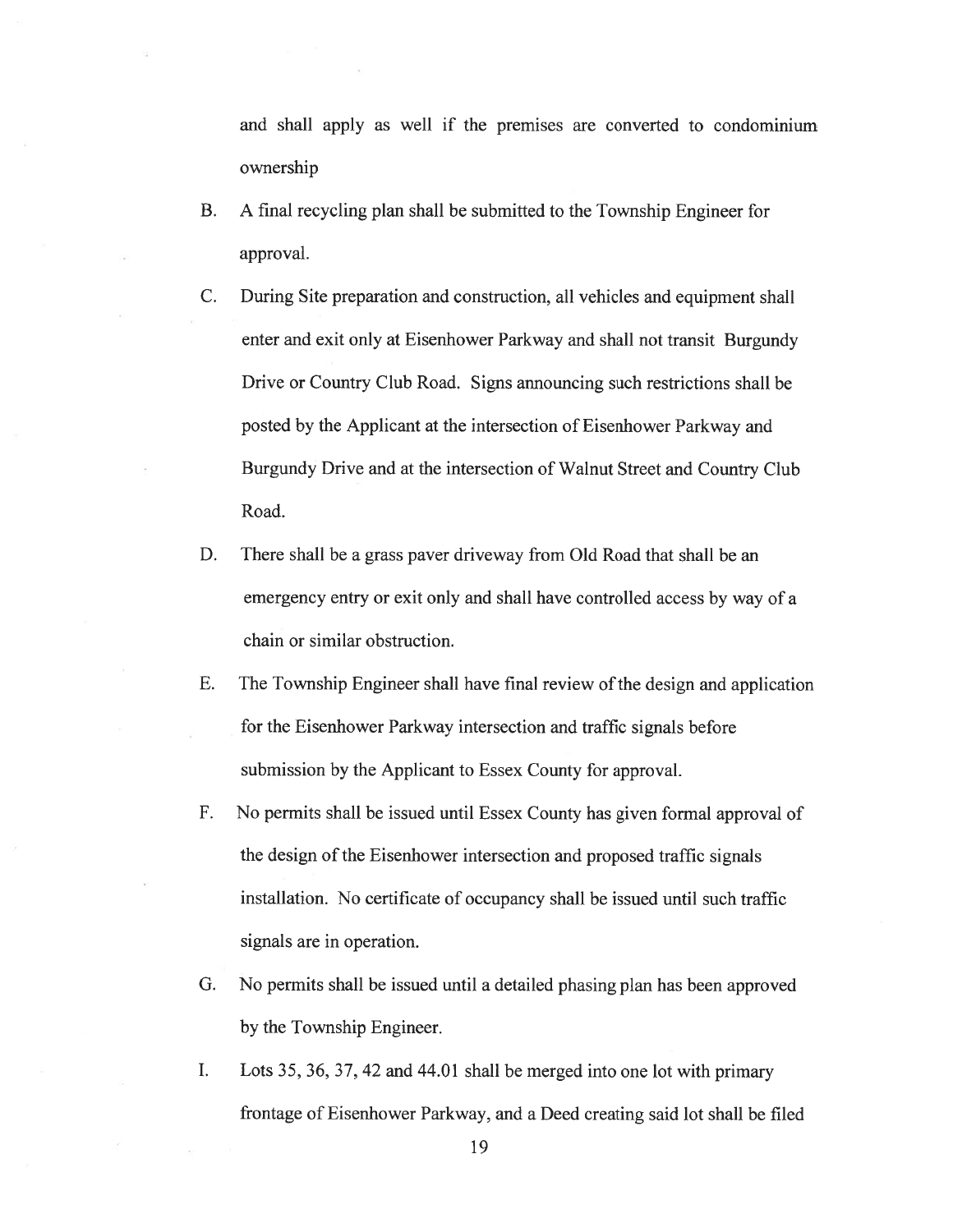and recorded prior to the issuance of any permits. Said Deed shall have attached to it <sup>a</sup> copy of the Board's Resolution, <sup>a</sup> copy of the final stormwater managemen<sup>t</sup> plan as approved by the Township Engineer, and <sup>a</sup> copy of the perpetual conservation easement agreemen<sup>t</sup> required by Condition I.

- **I.** All undeveloped and unimproved portions of the Site shall be subject to <sup>a</sup> perpetual conservation easement, which shall have been approved by the Township Attorney and signed prior to the issuance of any certificate of occupancy. Said easement shall provide the Township with <sup>a</sup> right of entry and remediation at the Applicant's expense, subject to prior notice of the deficiencies and the right to cure by the Applicant..
- J. A licensed land surveyor engaged by the Applicant shall have staked out the wetlands transition buffer lines prior to the issuance of any permits.
- K. After construction, the Applicant shall provide, to the Township Engineer, certification by an engineer engaged by the Applicant, that all stormwater managemen<sup>t</sup> design and other NJDEP requirements have been met.
- L. The pool and outdoor recreation facilities, including decks and patios, shall not be used between sunset and dawn; and use of the clubhouse and recreational facilities shall not be rented to non-residents of the development..
- M. All street and parking area lighting fixtures, other those than on the entrance driveway, shall have house shields.
- N. 44 of the residential units shall be affordable to low and moderate income Households as required by Code §170-104.4.C, and administration and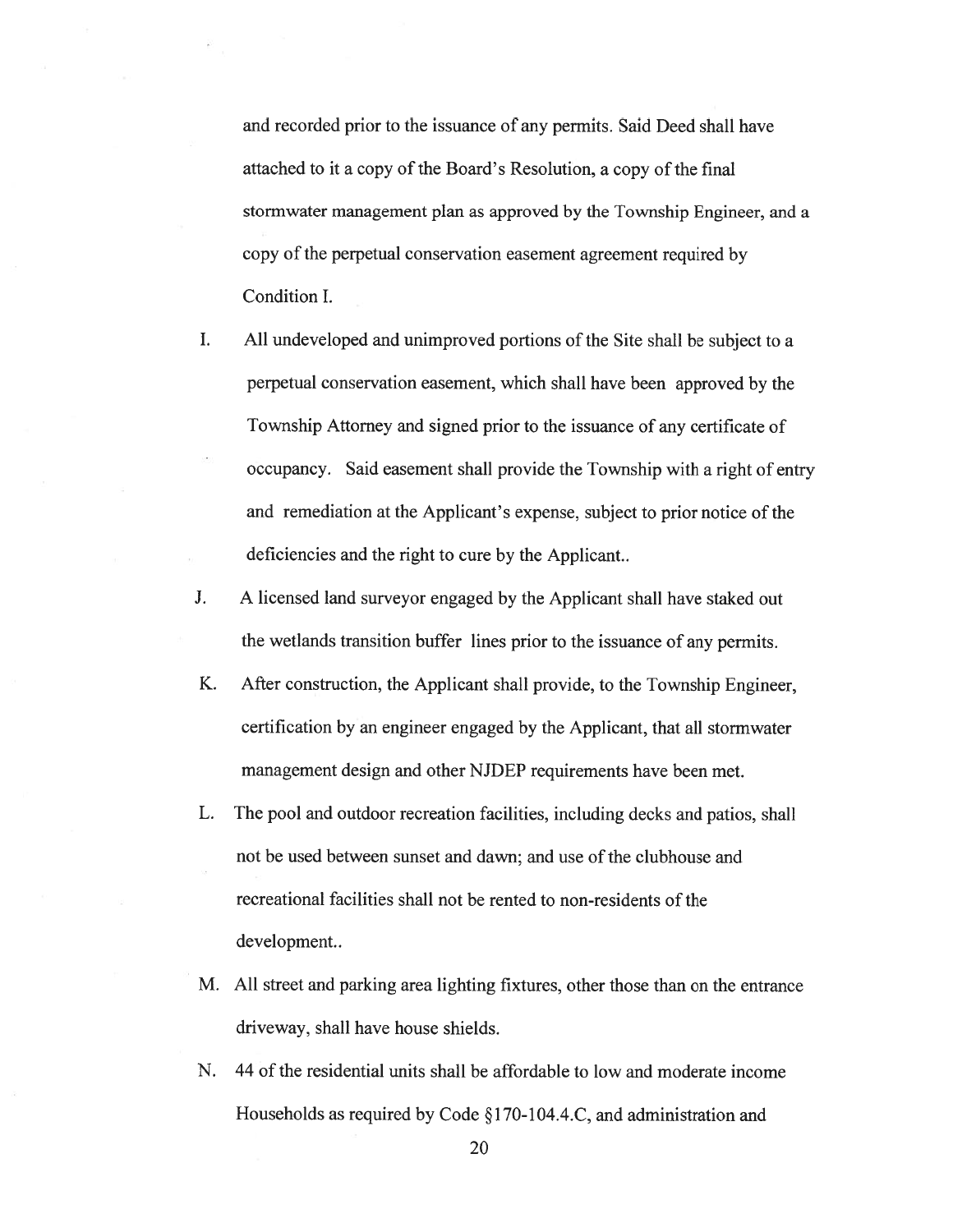operation of the development shall be in compliance with the Uniform Housing Affordability Controls.

- 0. If there is any amendment to existing law that shall permit preference for rentals of Affordable Housing Units to be given to veteran, Applicant shall provide such preference.
- P. Applicant shall install <sup>a</sup> five-foot wide concrete sidewalk on Eisenhower Parkway for the entire length of the Site's frontage.
- Q. All on-site sidewalks shall have <sup>a</sup> width of not less than 4-feet.
- R. <sup>A</sup> crosswalk shall be provided from the sidewalk of the entry driveway to the Clubhouse.
- S. A sidewalk shall be provided from the entry driveway to Building 4.
- T. A directional sign for building 3 shall be installed on Briggs Circle in the vicinity of Building <sup>4</sup> and the Maintenance Building.
- U. The conditions of the Schneider Memo of December 17, 2012 shall be met.
- V. The Applicant shall comply with all of the outstanding requirements of the memos and reports issued by the Township Engineer and Planning Consultant.
- W. All <sup>p</sup>lantings shall be deer resistant, and any that are not shall be replaced by the next planting season.
- X. The Applicant shall comply with all requirements of the Fire Chief's Memorandum dated May 8, 2012.
- Y. The Applicant shall install <sup>a</sup> 6-foot high solid wood fence along the length of the surface parking area on the western boundary line subject to Jersey Central Power & Light requirements.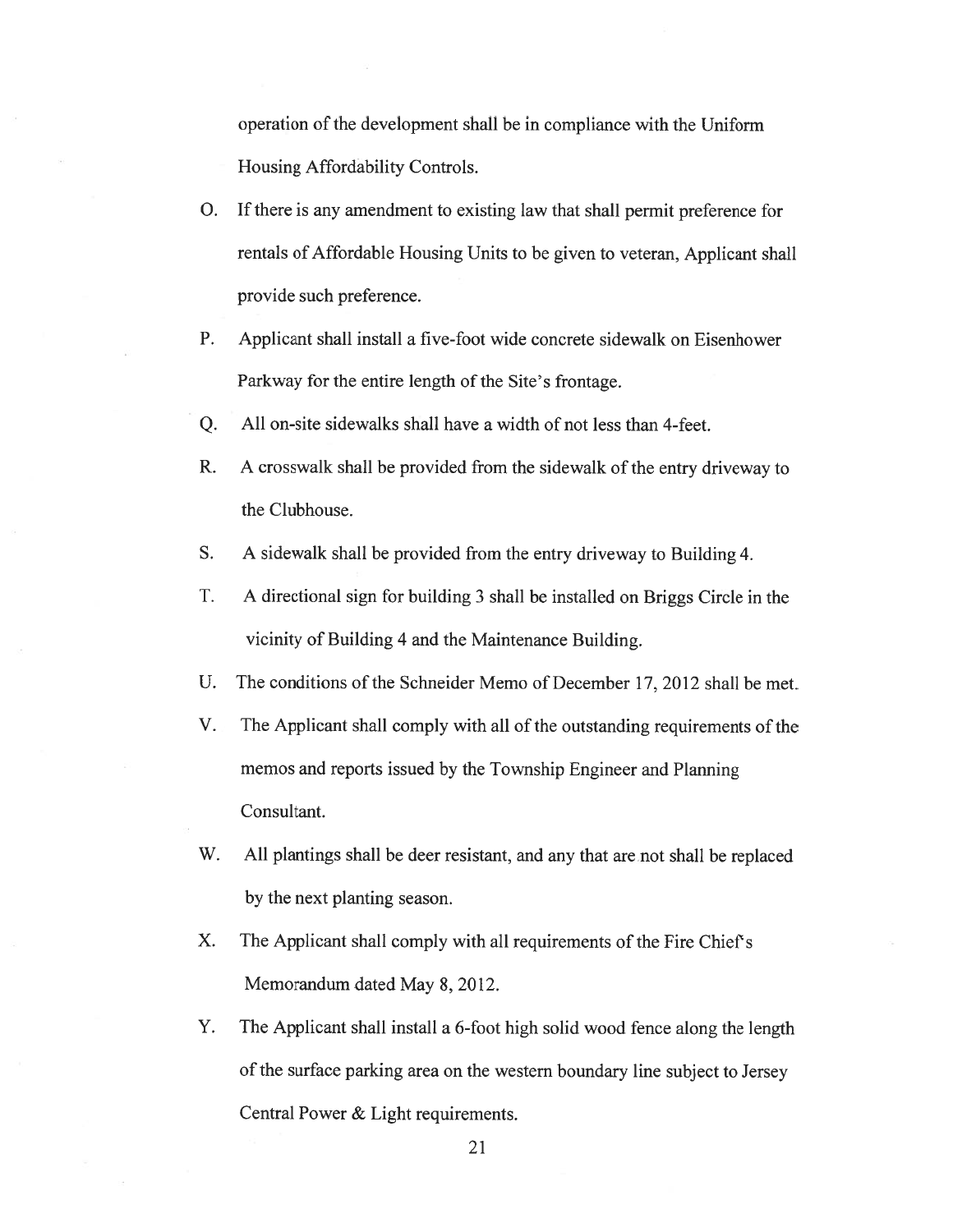- Z. The Applicant shall provide an aggregate total of 10 additional trees, Meeting the size requirement for replacement trees under the Trees Ordinance, that the Applicant shall plant in the rear yards of Lots 35.01 and 38 provided that the owners of those Lots approve. The Applicant shall not have an obligation to maintain such trees.
- AA. The children's <sup>p</sup>layground equipment and design shall meet applicable state and federal standards.
- BB. Bicycle racks shall be installed in front of the clubhouse and at the sports Court, but shall not be used for overnight storage. The Applicant shall also provide bicycle storage areas in the garage of each building.
- CC. Applicant shall bear the costs of design, and construction of the intersection with Eisenhower Parkway and the traffic control signalization. and shall bear the future costs of operating and maintaining the signalization.
- DD. The Applicant shall apply for, and have received from the Zoning Officer, <sup>a</sup> Tree removal Permit authorizing removal of all trees proposed to be removed under the Plans submitted to the Planning Board; and shall have submitted <sup>a</sup> copy of the permit received to the Board's Secretary. The Applicant is exemp<sup>t</sup> from the requirement that <sup>a</sup> paymen<sup>t</sup> in lieu be made in respec<sup>t</sup> of replacement trees that cannot reasonably be <sup>p</sup>lanted on the Site.
- EE. One year after issuance of the final certificate of occupancy for the final residential building, the Applicant shall retain <sup>a</sup> traffic exper<sup>t</sup> to study the flows on Burgundy Drive, Burgundy Court and Country Club Road of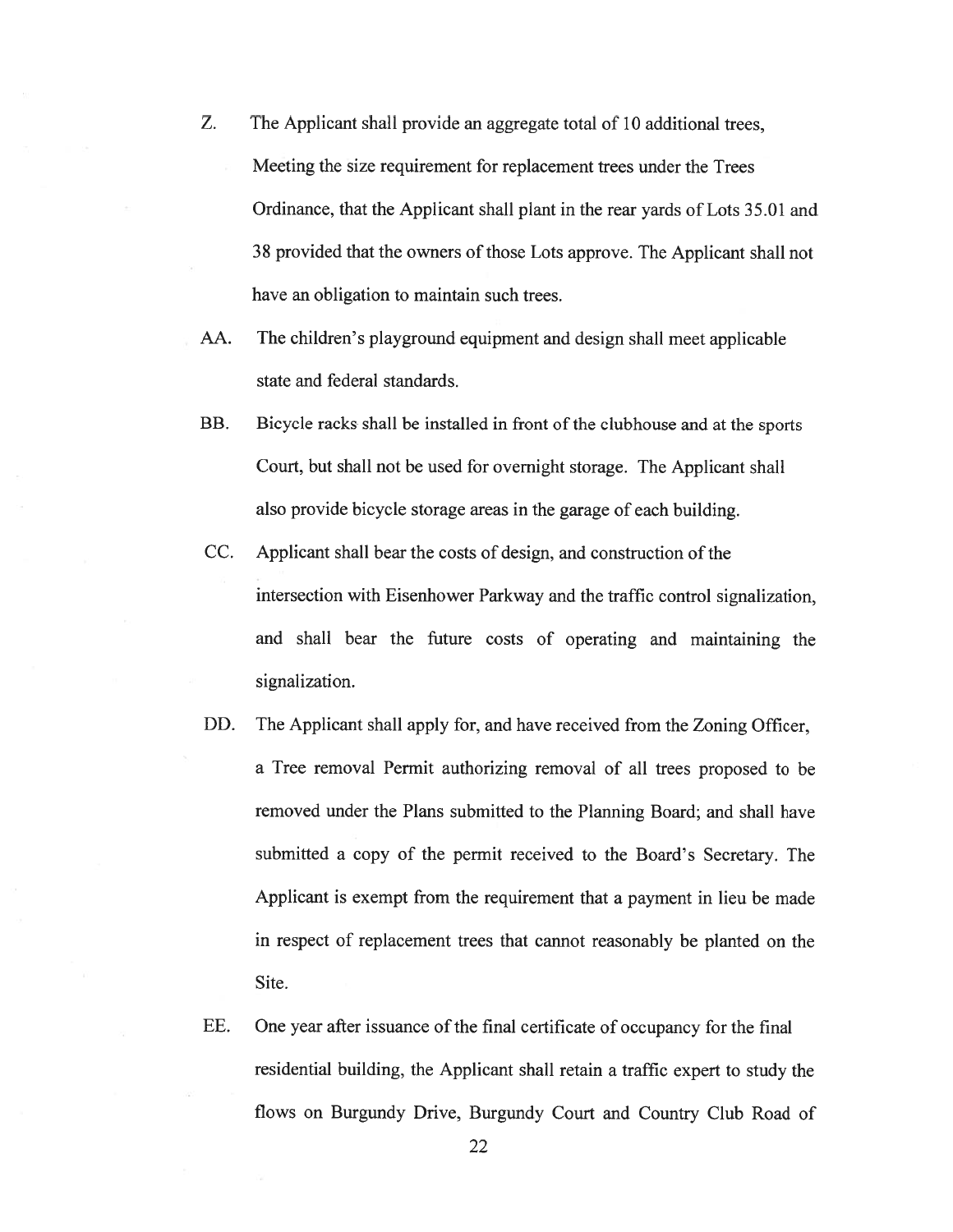vehicles entering or exiting the Site. Said exper<sup>t</sup> shall make <sup>a</sup> report, to both the Applicant and the Township Engineer, identifying the flows found and providing recommendations to remediate problems resulting from such traffic. Any corrective actions approve<sup>d</sup> by the Township shall be accomplished at the Applicant's expense.

- FF. The Applicant shall gran<sup>t</sup> to the Township <sup>a</sup> perpetual easement for access to the site for inspection, installation, maintenance, repair, replacement of municipal water mains and sewerage mains in accordance with the RSIS.
- GG. The Applicant shall submit <sup>a</sup> copy of the Tree Removal Permit received from the Zoning Officer to the Board's Secretary prior to the issuance of any other permits by the Township.
- 7. All of the Model Conditions of Approval attached hereto are incorporated herein; except that: Number 5 is amended by deleting the first sentence of paragraph "a"; and, Number <sup>12</sup> is revised by deleting the provisions under "a" and substituting therefor "a. Applicant shall install the top course of street paving as provided in the Phasing Plan approved by the Township Engineer."
- 8. Conditions that must have been met prior to issuance of any permits other than the Tree Removal Permit are A, C, E, F, G, I, J, and Model Conditions of Approval4.6,7,8a, 11, 16.17 and 18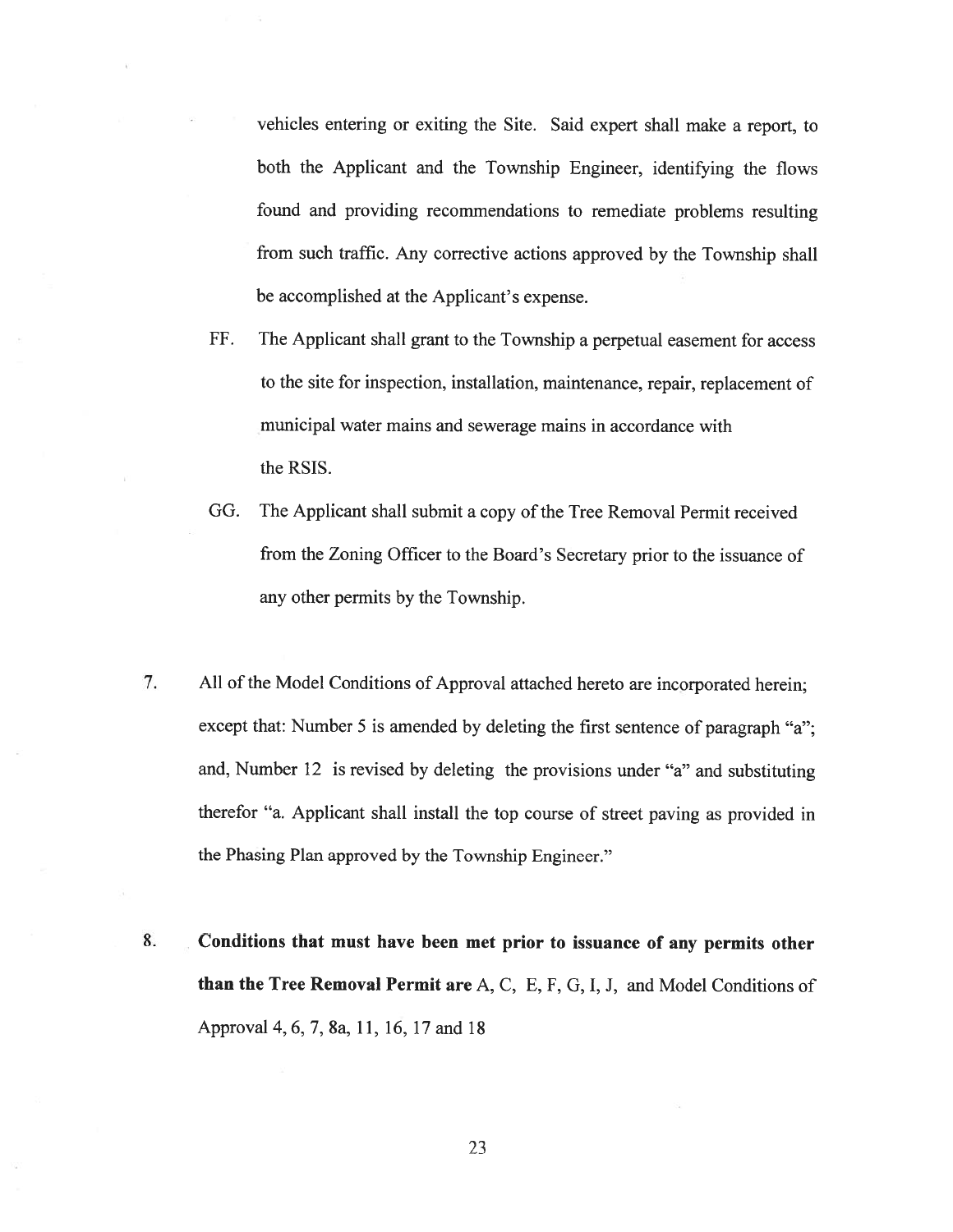NOW THEREFORE, BE IT RESOLVED, that for the reasons set forth herein and as stated on the record by the Members of the Planning Board of the Township of Livingston, it is resolved that Preliminary and Final Site Plan approval with bulk variances as set forth herein be and are hereby granted and approved, subject to the terms and conditions as set forth herein.

eter M. Klein, Chairman

<sup>I</sup> hereby certify this to be <sup>a</sup> true and accurate copy of the Resolution adopted by the Planning Board of the Township of Livingston on April 2, <sup>2013</sup> by the affirmative votes of Board Members Kimmel. Klein, Leopold, Meade, Ratner, and Alternate No. <sup>2</sup> Wishnew (in <sup>p</sup>lace and stead of Member Anthony). Members Dinar and Kalishman voted in the negative.

Jackie Coombs-Hollis, Secretary

#### PLANNING BOARD, TOWNSHIP OF LIVINGSTON

Model Conditions of Approval (As Amended through February 12, 2013)

Every application turns on its own facts and is judged on its own merits. Listed below are models of conditions which may be considered "standard". <sup>A</sup> standard can be tailored to specific circumstances, and may not always apply. Other or additional conditions may be tailored for any application.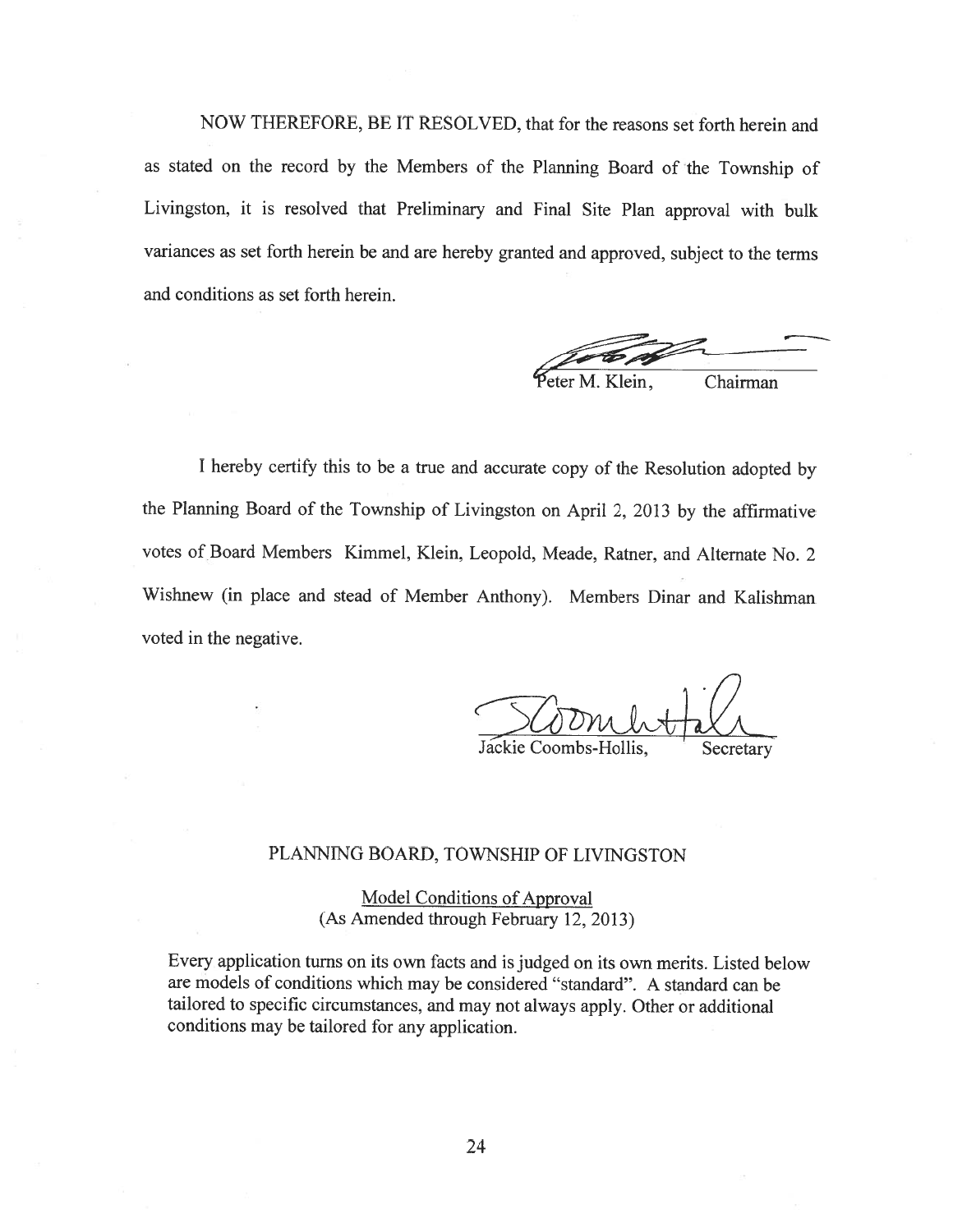## 1. Architecture

- a. Rooftop ancillary structures and equipment (other than alternative small energy systems and communications equipment) shall be screened by material compatible with the exterior finish of the building and matching the exterior color of the building as closely as possible.
- b. Enclosures of trash bins, recycling bins or dumpsters shall be of the same type of materials and the same color as the exterior finish of the building.

#### 2. Blasting

In the event that blasting be necessary on the Site, the following conditions shall apply in addition to all requirements of federal law or regulations:

- a. All blasting operations shall be performed in strict compliance with N.J.S.A. 21:1A-128 et seq. and N.J.A.C. 12:190-1.1 et seq., or superseding requirements.
- b. A pre-blast inspection of all structures on all properties adjacent to the Site or within 200 feet of the intended blasting location (whichever is the greater distance) shall be conducted at Applicant's expense. It shall be conducted no more than 60, nor less than 30, days before blasting commences. A written repor<sup>t</sup> of the inspection results shall be provided to the owner of each structure inspected within 10 days after completion of the inspection.
- c. Blasting shall occur only between 10:00 a.m. and 3:00 p.m. on Monday through Friday. Blasting during other hours may be permitted, temporarily, by the Township Engineer upon his finding that <sup>a</sup> condition constituting an emergency exists and necessitates such permission.
- d. Applicant shall coordinate all blasting with the Livingston Police and Fire Departments. If traffic control is required. it shall be provided at Applicant's expense.
- e. Applicant shall give the Township Engineer, the Chief of Police, the Fire Chief, and all owners of structures required to be inspected under "b" above, written notice of scheduled blasting operations to be received not less than 20 days, nor more than 40 days, prior to their commencement. If scheduled blasting operations are delayed or suspended they shall not be resumed until new notice has been given and received. All notices shall include the name and telephone number of Applicant's representative for purposes of receiving and responding to questions and comments.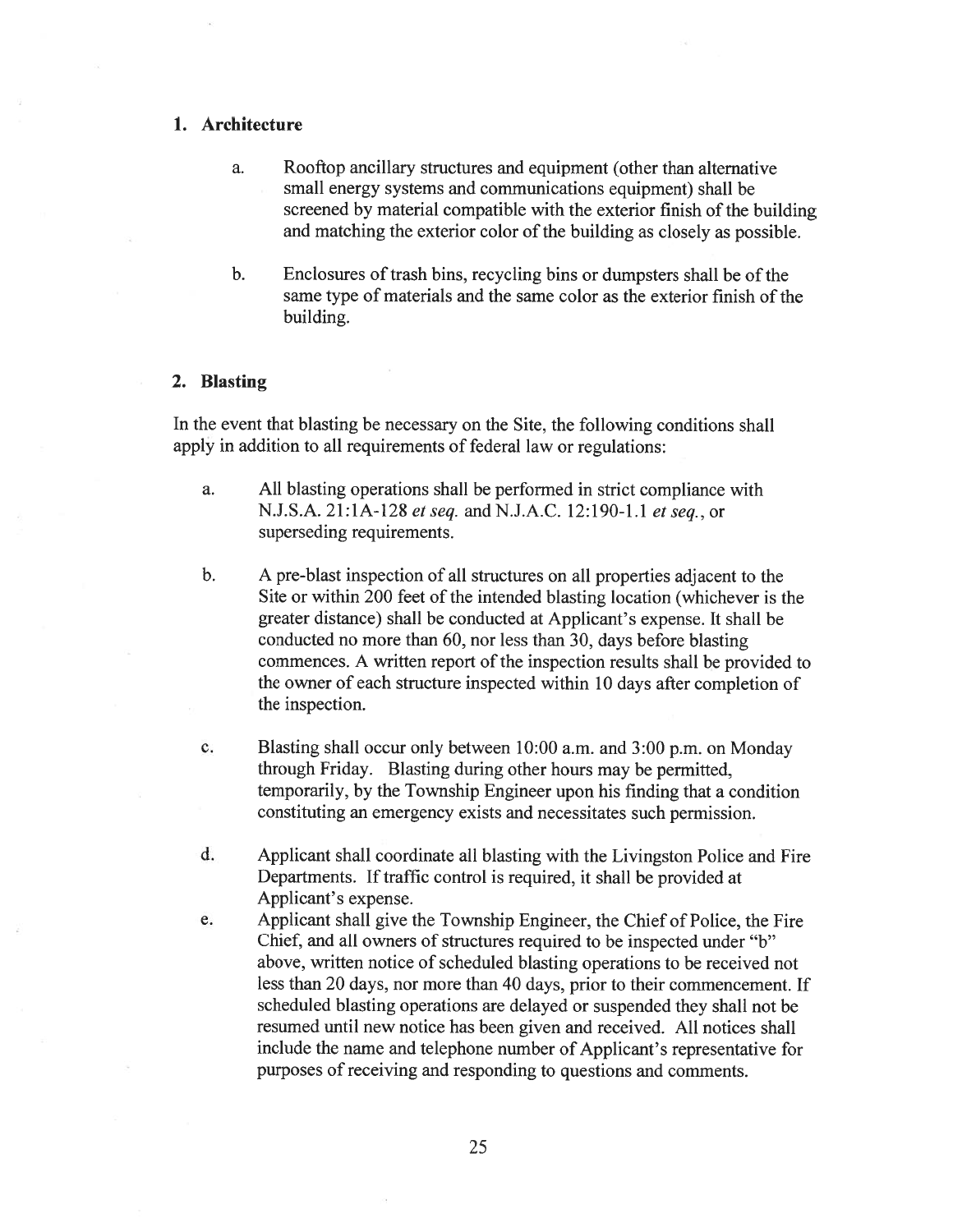f. These conditions do not supersede any requirements of law or regulation that are more strict or restrictive.

# 3. Cleanliness During Demolition or Construction

- a. At the close of each work day the Site shall be thoroughly cleaned and all trash and construction debris, including that within buildings under construction, shall be <sup>p</sup>laced in covered dumpsters. Dumpsters shall be removed from the Site, and replaced, before they overflow.
- b. Not less often than weekly, and whenever else required by the Construction Official or the Township Engineer, the public streets adjacent to the Site shall be manually or mechanically broom swep<sup>t</sup> to remove dirt, mud or debris originating from the Site and located within 500 feet of the Site.
- c. Dust suppression methods acceptable to the Construction Official and the Township Engineer shall be utilized on the Site.

## 4. Deeds & Easements

- a. All conditions of approval that are continuing conditions shall be set forth within all deeds executed with regard to the Site.
- b. All deeds, easements, dedications or restrictions required by this approva<sup>l</sup> shall be subject to review and approva<sup>l</sup> by the Board Attorney prior to signing and shall be filed for recordation after such approval. The Applicant shall submit proo<sup>f</sup> of such recordation to the Board Secretary, the Township Engineer and the Construction Official prior to the issuance of any permits.

## 5. Detention Basins

- a. Stormwater managemen<sup>t</sup> basins shall be established on lots created for that purpose only. No structures that are not an approve<sup>d</sup> par<sup>t</sup> of the stormwater managemen<sup>t</sup> system shall be erected on any such lot. Such basins, together with their required landscaping and fencing, shall be completed, and shall have been inspected and approve<sup>d</sup> by the Township Engineer, prior to issuance of the first Certificate of Occupancy.
- b. If the approval of the Application calls for title to such a lot to be transferred to the Township; at such time as the Township accepts any new streets or roads on the Site. title to the lot shall be conveyed to the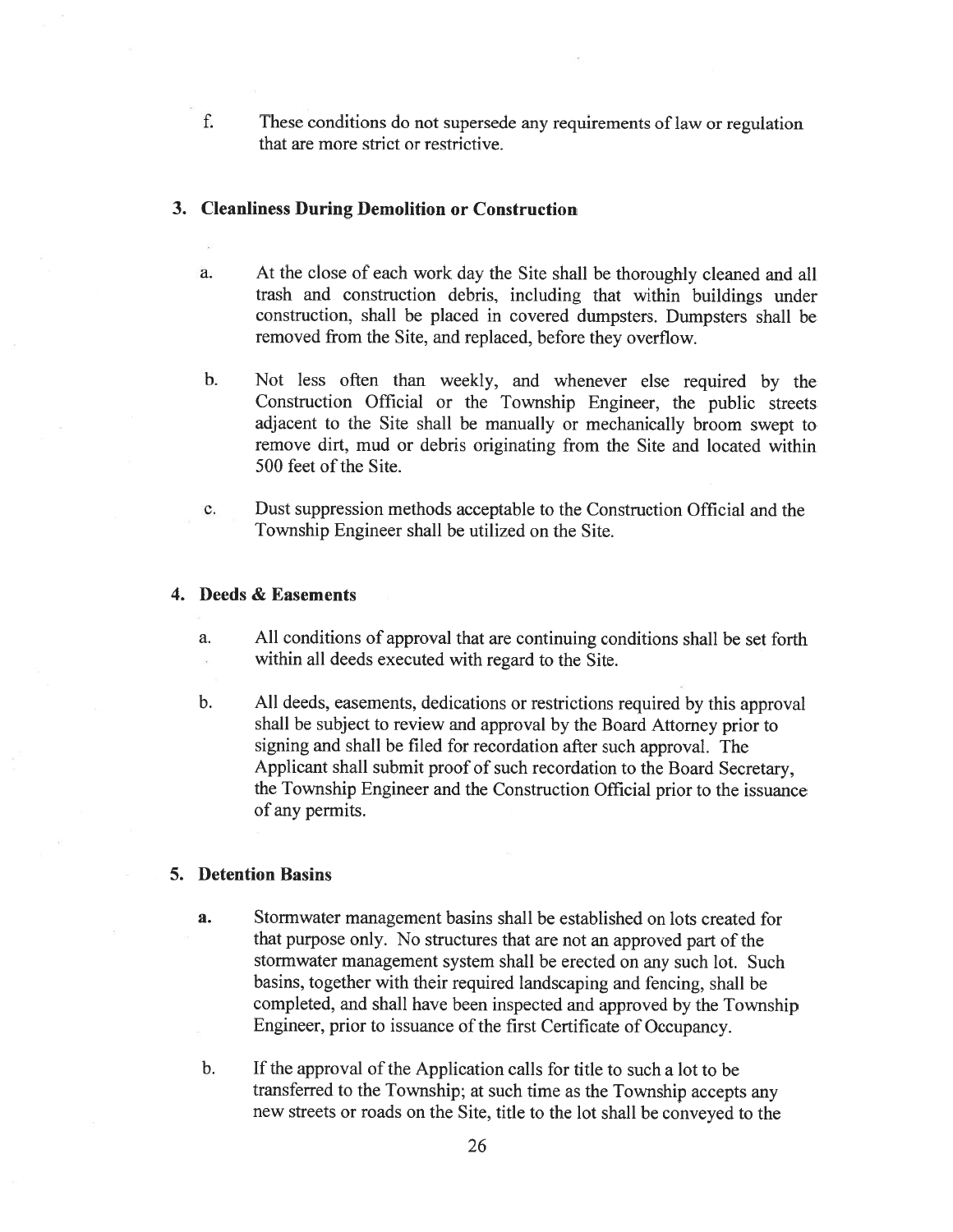Township provided that the Township Engineer is then satisfied that the basin has been constructed in full compliance with all applicable requirements. The deed conveying such title shall be subject to prior approval by both the Board Attorney and the Township Attorney.

- c. A maintenance plan meeting the requirements of the Residential Site Improvement Standards or the Township's Stormwater Control Ordinance, or both, as applicable, shall be prepared by Applicant and shall have received the approva<sup>l</sup> of the Township Engineer prior to issuance of any construction permit. Any future revisions to the maintenance <sup>p</sup>lan shall not become effective until the Township Engineer's approval shall have been obtained.
- d. Unless maintenance of the basin is assumed by the Township or a public agency as its direct responsibility, (1) the maintenance <sup>p</sup>lan and any future revisions of it shall be recorded upon the deed of record for the property in terms approved in advance by both the Board Attorney and the Township Attorney; and, (2) the Applicant shall provide <sup>a</sup> performance bond for such maintenance, including landscaping and cleanliness.

#### 6. Final Plans

Prior to the issuance of any Township permit for demolition of any structure, preparation of the Site, or construction of any improvement:

- a. The full text of all of the conditions of this approval, and all plan changes agreed to in the course of the hearing, shall be set out on final <sup>p</sup>lans submitted to the Construction Official, the Township Engineer and the Board Secretary; and
- b. Such final <sup>p</sup>lans shall have been reviewed by the Board Secretary or the Board's Planning Consultant for determination of whether the <sup>p</sup>lans conform to the Board's approvals and shall then have been signed by the Board Chairman, the Board Secretary and the Township Engineer.
- c. Such final plans shall comply with the Uniform Construction Code and the Barrier Free Subcode as then in force in the State of New Jersey. If, during performance of work pursuan<sup>t</sup> to the Board's resolution and permits that have been issued, field conditions indicate need for change(s), such need shall be called to the attention of both the Construction Official and the Township Engineer for approva<sup>l</sup> of any such change before it is implemented. If any such change is significant, permission to amend the Site Plan may have to be sought from the Planning Board. Until all requirements under approved <sup>p</sup>lans and the Uniform Construction Code, including accessibility requirements, have been completed or bonded, any certificates of occupancy issued shall be temporary certificates only.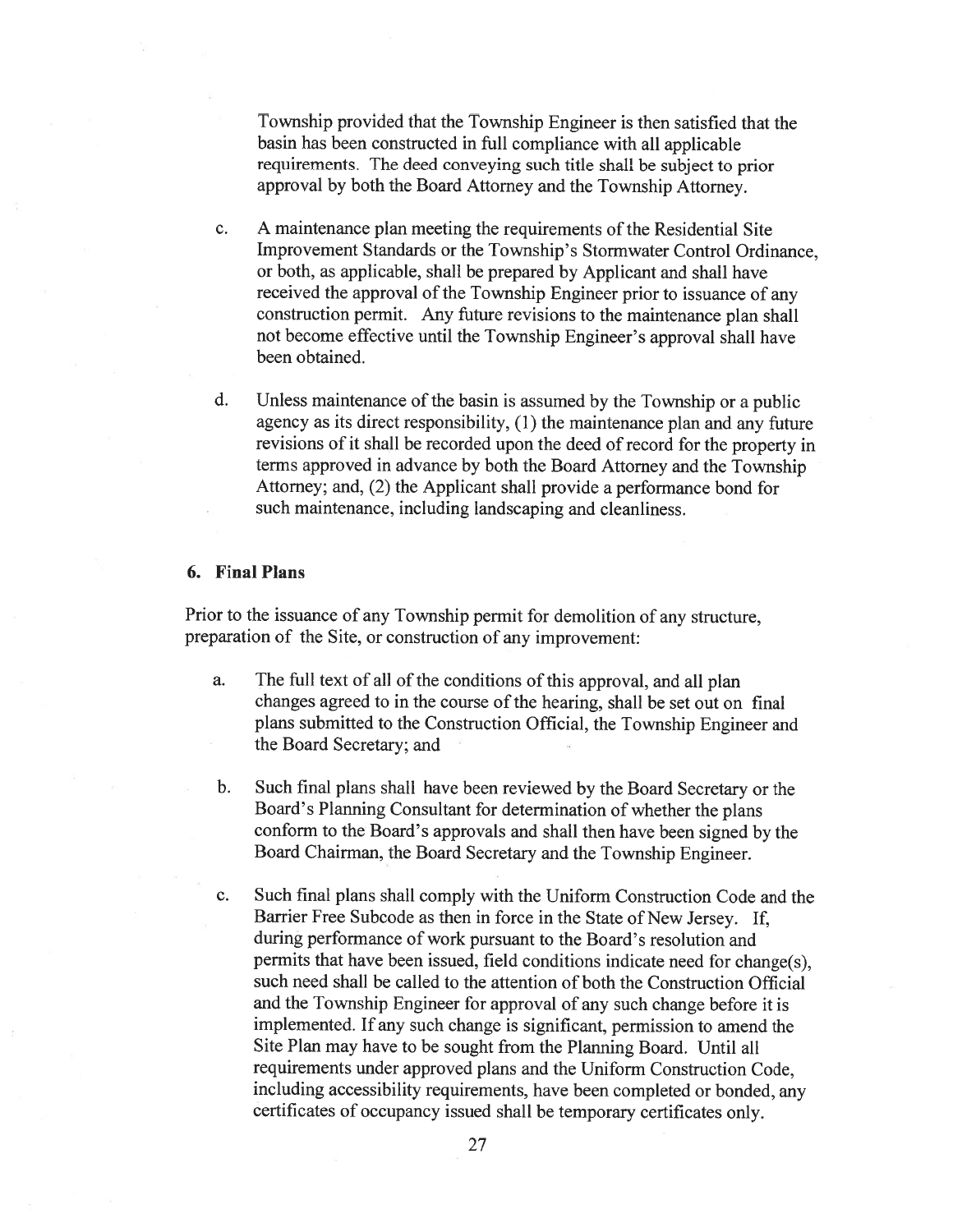#### 7. Flood Hazards

- a. Insert on the final site plan and/or subdivision map <sup>a</sup> metes and bounds description of all flood hazard areas located on the Site.
- b. Insert in all deeds for individual lots that contain or are adjacent to flood hazard areas, and on the preliminary and final subdivision maps or <sup>p</sup>lats. the following covenant: "The lands designated herein contain flood hazard areas. There shall be no disturbance of any kind as to any flood hazard area unless permitted by N.J.D.E.P. pursuan<sup>t</sup> to the Flood Hazard Control Act, N.J.S.A. 58:16A-50 et. seq. or superseding requirements."

## 8. Guarantees and Bonds

- a. The approval of this Application is subject to the posting, with terms acceptable to the Township Engineer, of any and all required performance guarantees, bonds, soil erosion and sediment control approvals, and any other requirements of Township ordinances prior to the issuance of any permits for commencement of site preparation or construction.
- b. This approval is also conditioned upon the Applicant's providing, prior to issuance of the first Certificate of Occupancy, <sup>a</sup> performance guarantee acceptable to the Township Engineer for any aspects of the approved landscaping or fencing that has not been completed by the time of issuance of such certificate.

### 9. Landscaping & Environmental Protection

- a. All deciduous trees planted shall have <sup>a</sup> caliper of not less than 2.5 inches measured at <sup>a</sup> height of 4.5 feet above ground level. All evergreen trees planted shall have <sup>a</sup> height of 6.0 to 8.0 feet.
- b. Street shade trees shall be <sup>p</sup>lanted as required by Township Code § 170-72 and shall not be included in the calculation of Replacement Trees required by the Trees Ordinance.
- c. Any tree or other <sup>p</sup>lanting installed in accordance with the <sup>p</sup>lans which dies shall be replaced, within the current or next planting season, in kind and at the same size as it had reached at the time of death; excep<sup>t</sup> that if it died more than three years after <sup>p</sup>lanting its replacement need not be larger than the size it had reached three years after planting. The same replacement requirements shall apply to any tree or other <sup>p</sup>lanting installed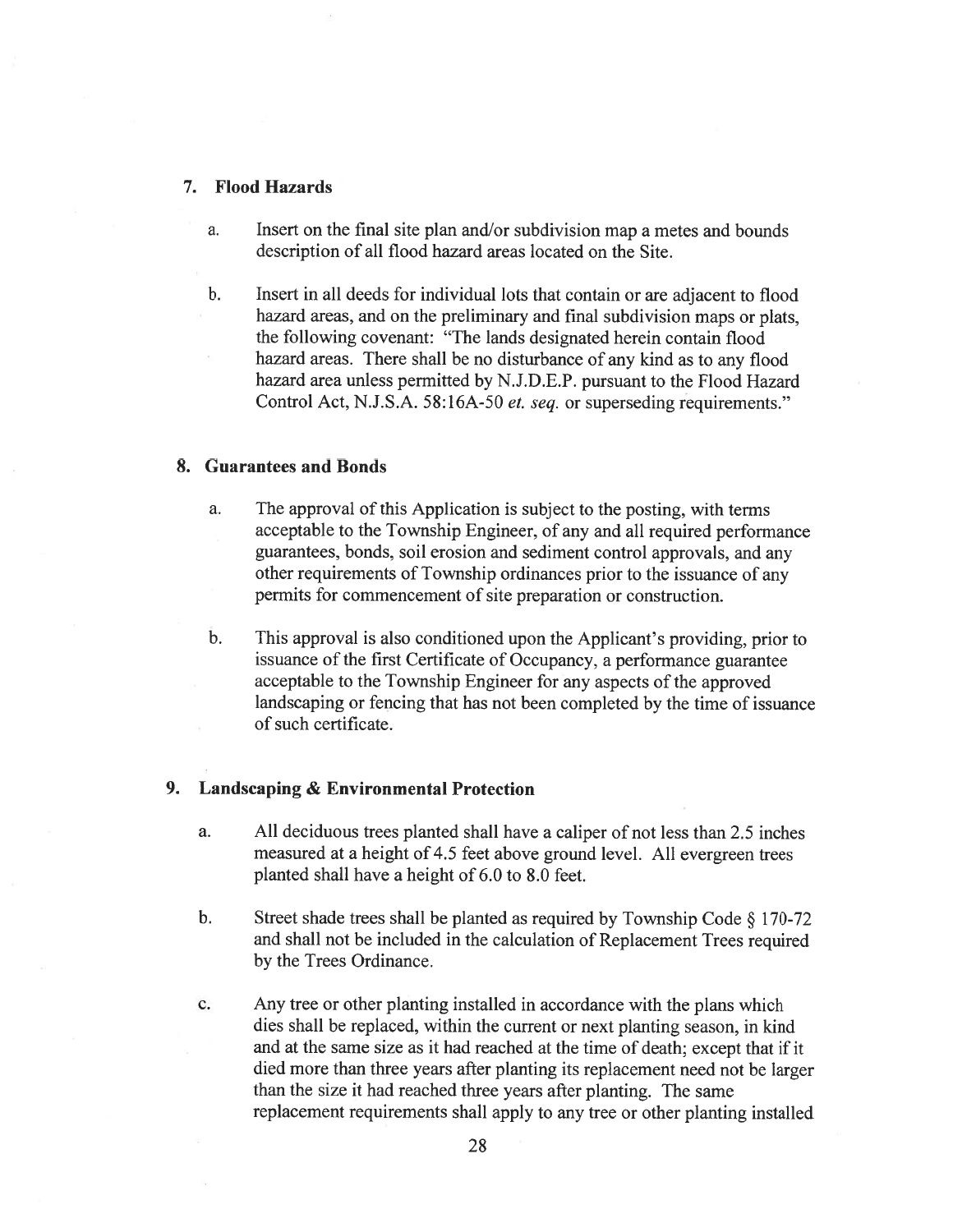in accordance with the plans if subsequently removed because of damage or disease.

- d. No tree existing on the Site at the time of filing of the application shall be removed unless removal is approve<sup>d</sup> under the Trees Ordinance or by this Board. Every existing tree to be preserve<sup>d</sup> shall be tagged and shall be shown on the Site Plan or Subdivision Plan. During site preparation and during construction, each such tree shall be protected by snow fencing or <sup>a</sup> more substantial means approved by the Construction Official. No soils, excavated materials, or any construction equipment or building materials, shall be stored or operated within <sup>a</sup> root protection zone that shall be the greater distance of (i) the crown drip line, or (ii) <sup>a</sup> distance equa<sup>l</sup> to caliper multiplied by one (1) foot, (but never less than eight (8) feet from the trunk of <sup>a</sup> tree to be preserved), or anywhere else where such soil or materials can adversely affect the health of trees to be preserved. All work done within the root protection zone shall be accomplished with hand tools.
- e. The grade of land located within the root protection zone shall not be raised or lowered more than three (3) inches unless compensated for by welling or retaining wall methods; but in no event shall welling or retaining walls be installed less than eight (8) feet from the trunk of <sup>a</sup> tree.
- f. During site preparation or construction, no fuel storage, and no refueling, maintenance, repair or washdown of construction vehicles or equipment, shall occur within fifty (50) feet of any tree to be preserved.
- g. Any provision of the Trees Ordinance, Chapter 306 of the Code of the Township of Livingston, that establishes <sup>a</sup> conflicting standard or requirement shall control.
- h. No mulch shall be placed, or allowed to accumulate, within six inches of the trunk of any tree or shrub <sup>p</sup>lanted on the Site in compliance with this resolution. Mulch shall not be applied, or allowed to accumulate, elsewhere within the drip line of the tree or shrub to <sup>a</sup> depth in excess of four inches.

## 10. Noise

- a. No site preparation, demolition or construction activity shall be performed on the Site on Sundays, or before 7:30 a.m. or after 5:00 p.m. on weekdays, or before 9:00 a.m. or after 5:00 p.m. on Saturdays or federal holidays.
- b. All vehicles and motorized machinery operated on the Site shall be equipped with properly operating mufflers.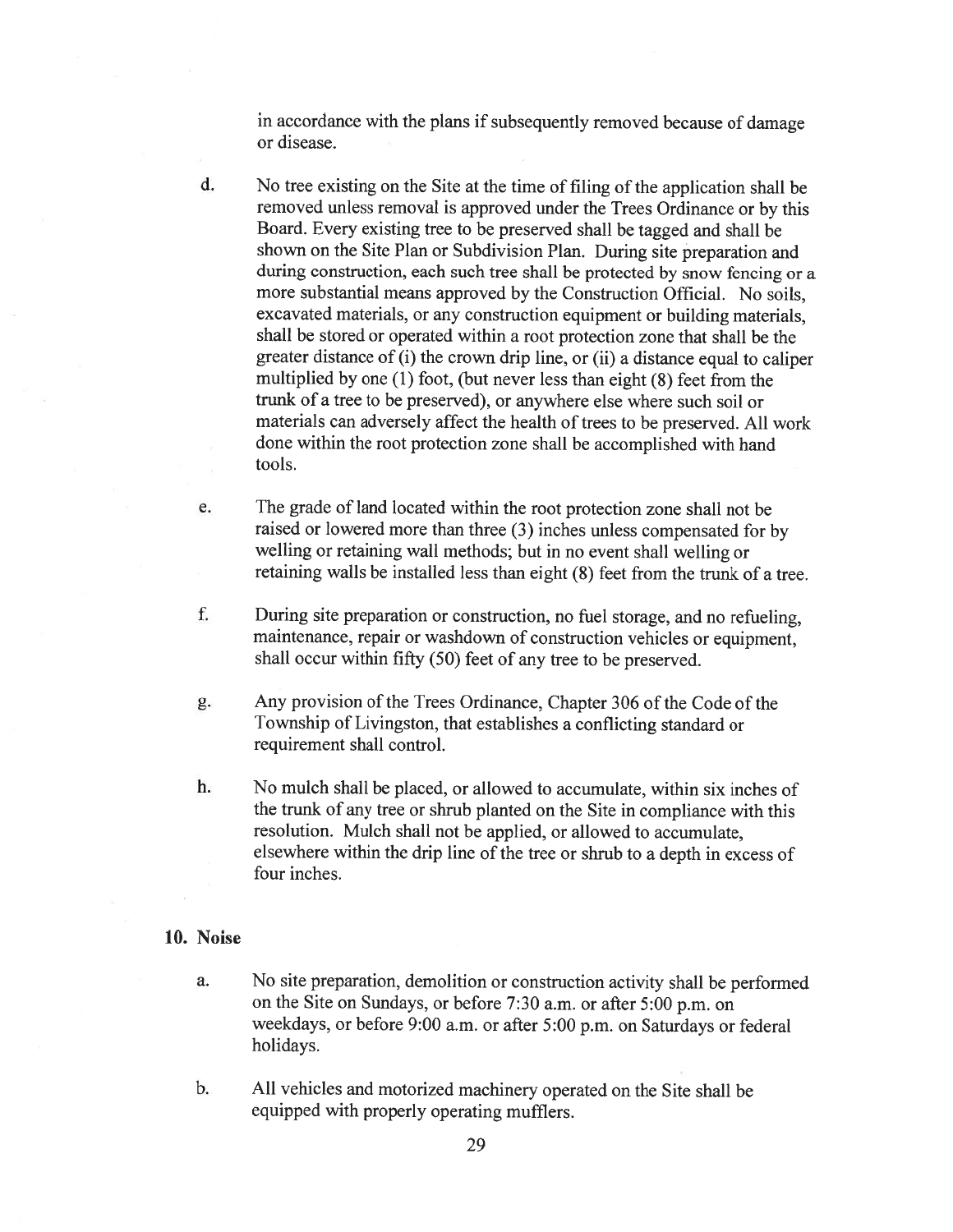- c. No site preparation, demolition or construction activity (other than authorized blasting) shall produce, at the property line, (i) continuous airborne sound at <sup>a</sup> sound level in excess of 65 dBa, or which has an octave band sound pressure level in decibels which exceeds the standards provided in 32 N.J.R. 2230 et. seq., or (ii) impulsive sound in air which has <sup>a</sup> peak sound pressure level in excess of <sup>80</sup> decibels, or (iii) impulsive sound in air which repeats more than four times in any hour and has <sup>a</sup> peak sound pressure level in excess of 50 decibels.
- d. Relief from these noise conditions may be permitted, temporarily, by the Township Engineer upon his finding that <sup>a</sup> circumstance constituting an emergency exists and necessitates such permission.

## 11. Other Governmental Approvals

- a. Applicant shall comply with all applicable Federal, State and local laws and regulations and obtain any other governmental approvals required for implementation of this application as approved. If any other governmental agency or authority grants <sup>a</sup> waiver of or variance from any law, rule or regulation, or imposes any condition or requirement, which affects this approval or any of the conditions contained herein, then this Board shall have the right to review such action as it relates to this Board's approval or conditions and to modify, amend or revoke its approval and/or conditions.
- b. No Township permit for demolition of any structure, or preparation of the Site or construction of any improvement shall be issued until proof of request for such required approvals and any action thereupon, shall have been presented to the Construction Official and the Board Secretary by the Applicant.

## 12. Paving and Sidewalks

- a. Applicant shall install the top course of street paving:
	- $(1)$  For residential development not later than the earlier of three  $(3)$ years after the issuance of the first Certificate of Occupancy or three (3) months after fifty percent (50%) of residential units have received Certificates of Occupancy.
	- (2) For non-residential or mixed-use development, prior to issuance of the first Certificate of Occupancy.
- b. All manholes, catch basins, and driveway curbs shall be ramped until the top course of street paving has been installed.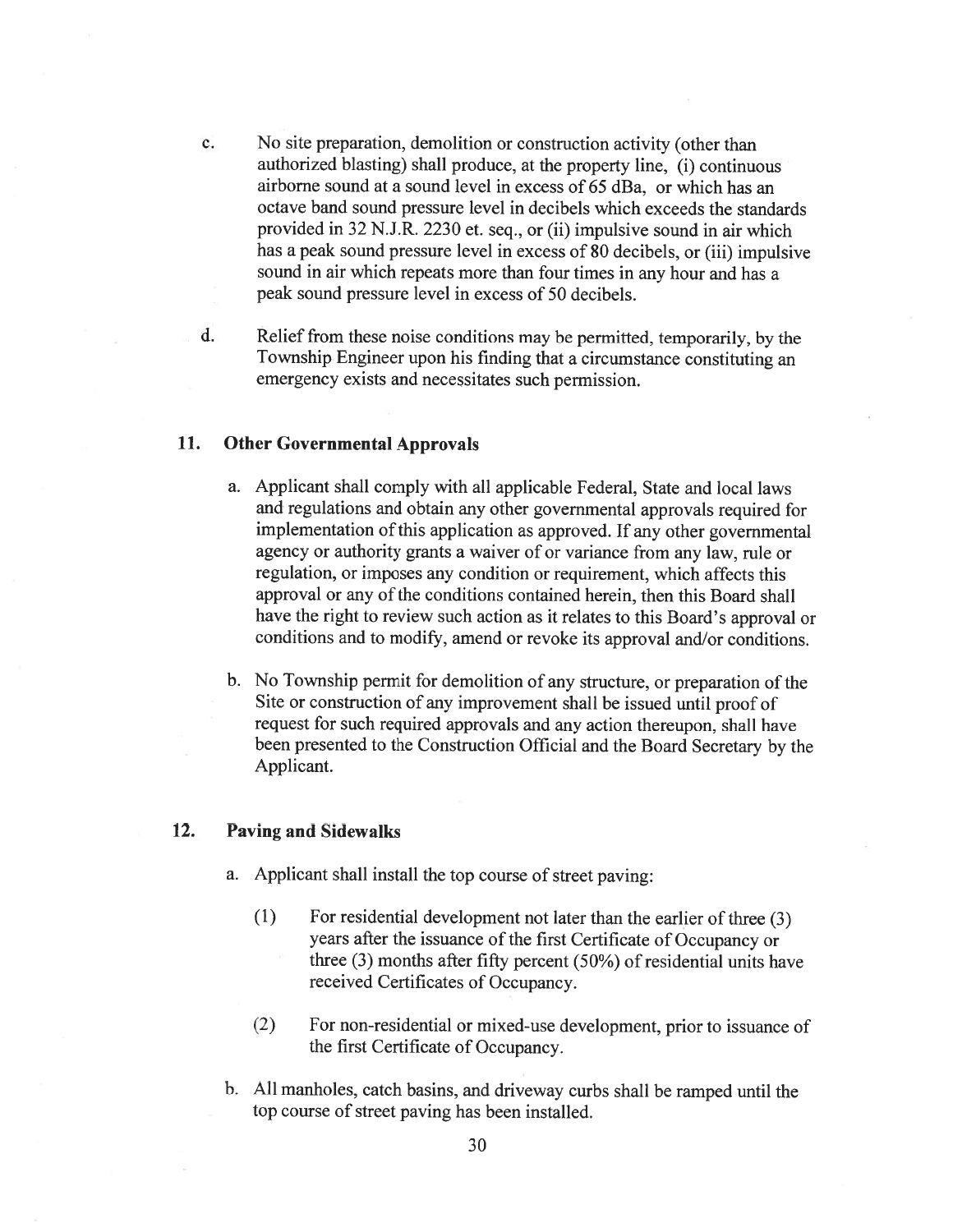c. All sidewalks shall be constructed of concrete or of non-asphalt payers and shall be not less than four feet wide in <sup>a</sup> residence district or five feet wide in the Business Improvement District. Existing sidewalks that do not meet prior Township Code requirements shall be replaced to the standard for the new sidewalks.

## 13. Signs

The Board retains jurisdiction over any and all signs until the final Certificate of Occupancy has been issued.

#### 14. Traffic and Parking Safety and Enforcement

- a. At the time of applying for <sup>a</sup> building permit the Applicant shall submit proof of having filed <sup>a</sup> written reques<sup>t</sup> pursuan<sup>t</sup> to, and in accordance with, N.J.S.A. 39:5A-l, requesting that N.J.S.A. 39:1-1 et seq. be made applicable to the roads, streets, driveways, parking areas, etc. within the Site. The Applicant shall provide proof of the governmental action on such reques<sup>t</sup> to the Construction Official prior to issuance of the final Certificate of Occupancy.
- b. Lines of sight established for entrance and exit driveways of the Site shall be shown on the as-built site plans, and no structures. trees or plants that would interfere with such lines of sight shall be permitted at any time.
- c. All traffic and parking provisions in the approved site plans or otherwise required by the Board's resolution shall be accomplished prior to issuance of the first Certificate of Occupancy.
- d. The Applicant shall comply with State law and applicable Township ordinances regarding handicapped parking and shall maintain such spaces and all the traffic and parking signage and markings on the Site in good order and repair.

### 15. Utilities for Site Plans and Major Subdivisions

Applicant shall construct all utilities underground as required by law, and shall submit to the Engineering Department <sup>a</sup> written instrument from each serving utility evidencing full compliance with this condition and with Township Code §170- 73.A.(17) before issuance of any Certificate of Occupancy.